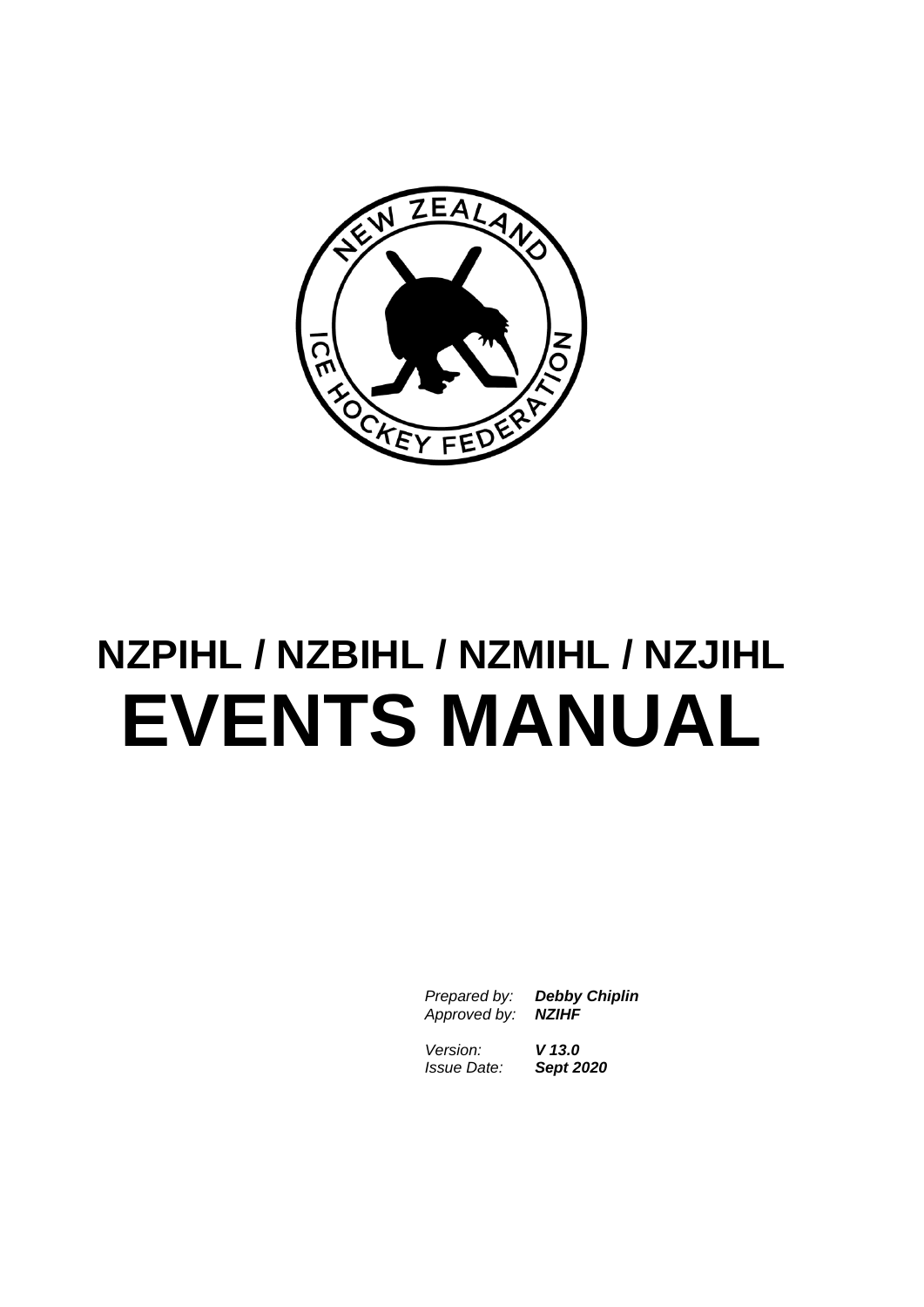## *TABLE OF CONTENTS*

|              |                          |                                                                                                                                                                                                                                                     | $2 - 3$                                             |
|--------------|--------------------------|-----------------------------------------------------------------------------------------------------------------------------------------------------------------------------------------------------------------------------------------------------|-----------------------------------------------------|
|              |                          |                                                                                                                                                                                                                                                     | $\overline{4}$                                      |
|              |                          |                                                                                                                                                                                                                                                     | $\overline{\mathbf{4}}$                             |
| 1            |                          |                                                                                                                                                                                                                                                     |                                                     |
|              | 1.3<br>1.4<br>1.5<br>1.6 | $\overline{\phantom{a}}$ 6<br>Game Format___________<br>Pre Game Count-Down & Game Flow Details___________________________6                                                                                                                         | 5                                                   |
|              | 1.7<br>1.8               | Reduced Ice Time Rule <b>Example 2018</b> Reduced Ice Time Rule<br><b>Concussion Protocol</b>                                                                                                                                                       | $6 - 7$<br>$6 - 7$                                  |
| $\mathbf{2}$ |                          |                                                                                                                                                                                                                                                     | $\boldsymbol{8}$                                    |
| 3            |                          | 2.4.3 Squad 9<br>2.4.4 Travelling Team<br>19<br>2.4.6 Foreign Player Eligibility 10-11<br>2.4.7 Dispensations<br>Finances <u>__________________________________</u>                                                                                 | 8<br>8<br>8<br>$^{\circ}$ 8<br>10<br>11<br>11<br>12 |
|              |                          | 3.1.2 Income                                                                                                                                                                                                                                        | 12                                                  |
| 4            |                          | <b>Statistics</b><br><u> 1989 - Johann Stein, mars an de Brazilian (b. 1989)</u><br>4.1 Statistics Taking<br>4.1 Statistics Taking<br>4.2 Statistics To Be Recorded<br>1.2 Statistics To Be Recorded                                                | 13<br>13<br>13                                      |
| $5 -$        |                          | Trophies and Awards<br>Management Awards<br>Management Awards<br>Management Awards<br>Management Awards<br>Management Awards<br>Management Awards<br>Management Awards<br>Management Awards<br>Management Awards<br>Management Awards<br>Management | 14                                                  |
|              |                          | 5.1 Types of Awards<br>5.1.2 Individual Awards<br>Managem Alexander Managem Managem Managem Managem Managem Managem Managem Managem Managem Managem Managem Man<br>5.1.2.1 Individual Awards Selection Process _____ 14 - 15                        | 14<br>14<br>14                                      |
| 6            |                          |                                                                                                                                                                                                                                                     | 15                                                  |
|              |                          |                                                                                                                                                                                                                                                     |                                                     |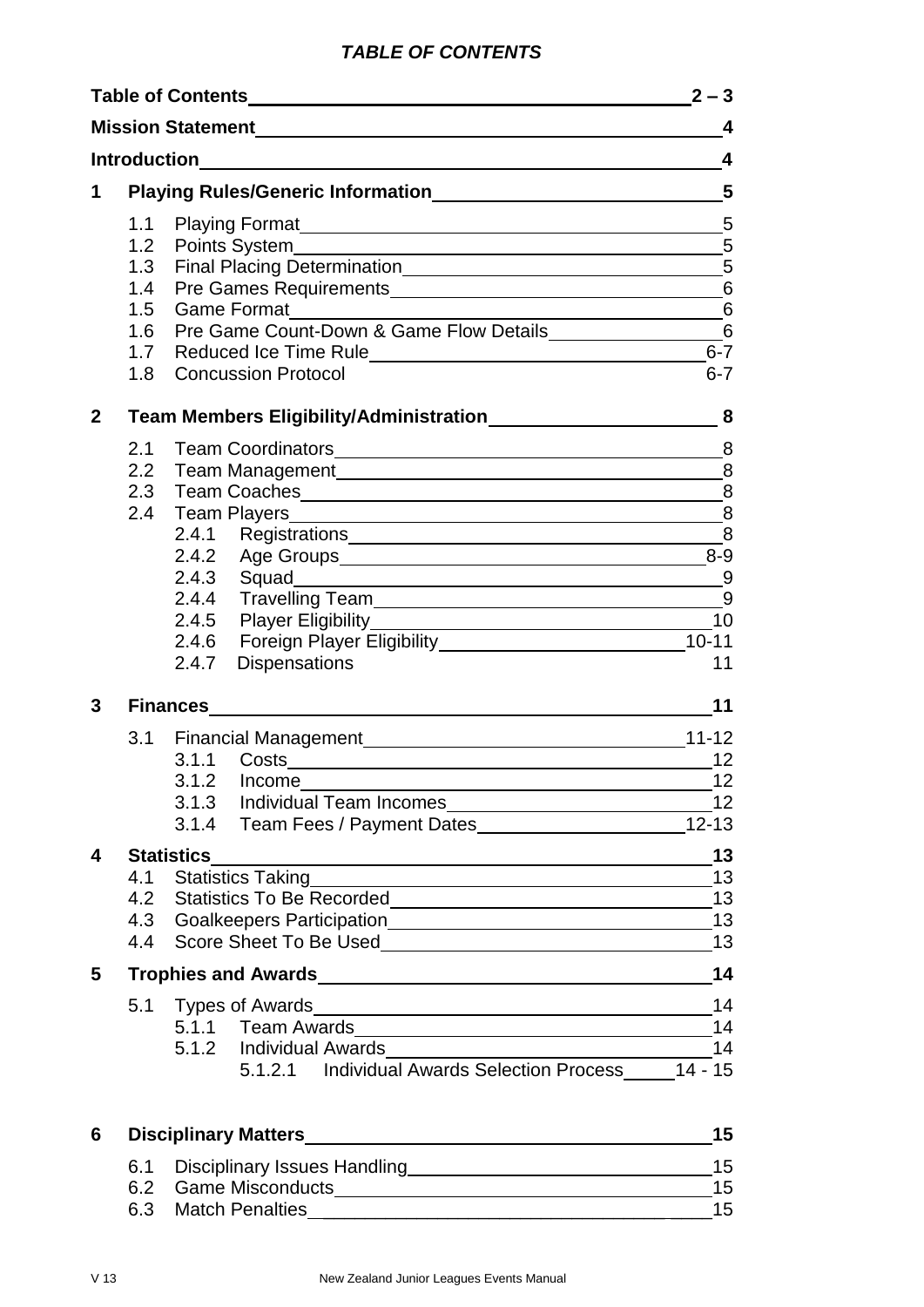| $\overline{7}$ |                   |                                                                                                                                                                                                                                               |                                         |    |  |  |  |  |
|----------------|-------------------|-----------------------------------------------------------------------------------------------------------------------------------------------------------------------------------------------------------------------------------------------|-----------------------------------------|----|--|--|--|--|
|                |                   |                                                                                                                                                                                                                                               |                                         |    |  |  |  |  |
| 8              |                   |                                                                                                                                                                                                                                               |                                         | 15 |  |  |  |  |
|                |                   | 16<br>8.3 Meeting Agenda<br><u>Agenda</u><br>Manuscription and the manuscription of the manuscription of the manuscription of the manuscription of the manuscription of the manuscription of the manuscription of the manuscription of the ma |                                         |    |  |  |  |  |
| 9              |                   |                                                                                                                                                                                                                                               |                                         |    |  |  |  |  |
|                |                   |                                                                                                                                                                                                                                               |                                         | 16 |  |  |  |  |
|                | <b>Appendix 1</b> |                                                                                                                                                                                                                                               | Pre Game Count-Down & Game Flow Details |    |  |  |  |  |
|                |                   | <b>Appendix 2</b>                                                                                                                                                                                                                             |                                         |    |  |  |  |  |
|                |                   | Appendix 3                                                                                                                                                                                                                                    | <b>NZIHF Score Sheet Template</b>       |    |  |  |  |  |
|                |                   | <b>Appendix 4</b>                                                                                                                                                                                                                             | <b>Overage Dispensation Form</b>        |    |  |  |  |  |
|                |                   | <b>Appendix 5</b>                                                                                                                                                                                                                             | <b>Underage Dispensation Form</b>       |    |  |  |  |  |

**Season Attachments**

| <b>Attachment 1</b> | <b>Team Officials and Ice Rink Contact Details Form</b> |
|---------------------|---------------------------------------------------------|
| <b>Attachment 2</b> | <b>2020 Draw</b>                                        |

**Appendix 6 Document History**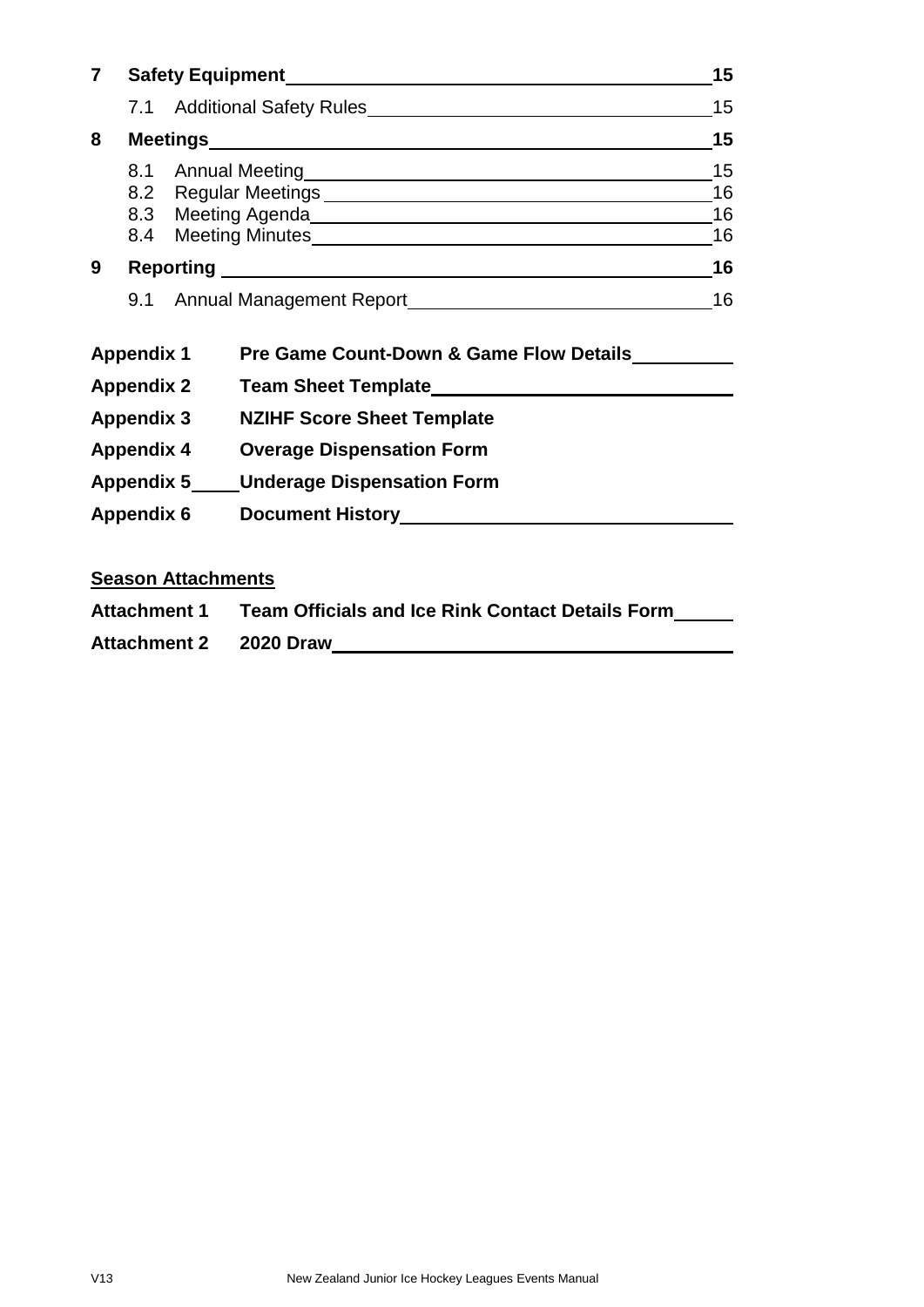## *MISSION STATEMENT*

The goals of the New Zealand Peewee Ice Hockey League (NZPIHL), New Zealand Midget Ice Hockey League (NZMIHL) and New Zealand Junior Ice Hockey League (NZJIHL) are:

- to improve the quality and skill levels of youth ice hockey players in New Zealand;
- to increase the awareness of the sport's existence throughout New Zealand;
- to grow the number of participating youth;
- to provide a greater opportunity for youth level players to play elite level representative ice hockey.

## *INTRODUCTION*

This document sets out guidelines for all New Zealand Youth Ice Hockey Leagues (NZPIHL, NZBIHL, NZMIHL, NZJIHL) and is to be adhered to at all times. If during the League a need arises for any changes or to alter any part there-of, permission must be obtained from the League General Manager (GM). The GM will have the power to approve changes but only with sign off from the NZIHF Management Committee.

All games are to be played according to the rules set out in this Events Manual first, followed by the Official IIHF Rule Book.

The GM is to ratify any changes/additions with sign off from the NZIHF Management Committee.

Given the change to the competition layout for 2020 there have been some changes to the manual.

This document consists of 10 Sections as detailed below:

| Section | 1  | <b>Playing Rules/Generic Information</b>       |
|---------|----|------------------------------------------------|
| Section | 2  | <b>Team Members Eligibility/Administration</b> |
| Section | 3  | <b>Finances</b>                                |
| Section | 4  | <b>Statistics</b>                              |
| Section | 5  | <b>Trophies and Awards</b>                     |
| Section | 6  | <b>Disciplinary Matters</b>                    |
| Section |    | <b>Safety Equipment</b>                        |
| Section | 8  | League Meetings                                |
| Section | 9  | Reporting                                      |
| Section | 10 | Appendicies                                    |
|         |    |                                                |

#### *SECTION 1- Playing Rules/Generic Information*

#### **1. Playing Format**

The teams will play each other once in a round robin playoff and then there will be a bronze medal game and a gold/silver medal game. In the case of the U15s having 5 teams only 4 will be involved in the playoffs.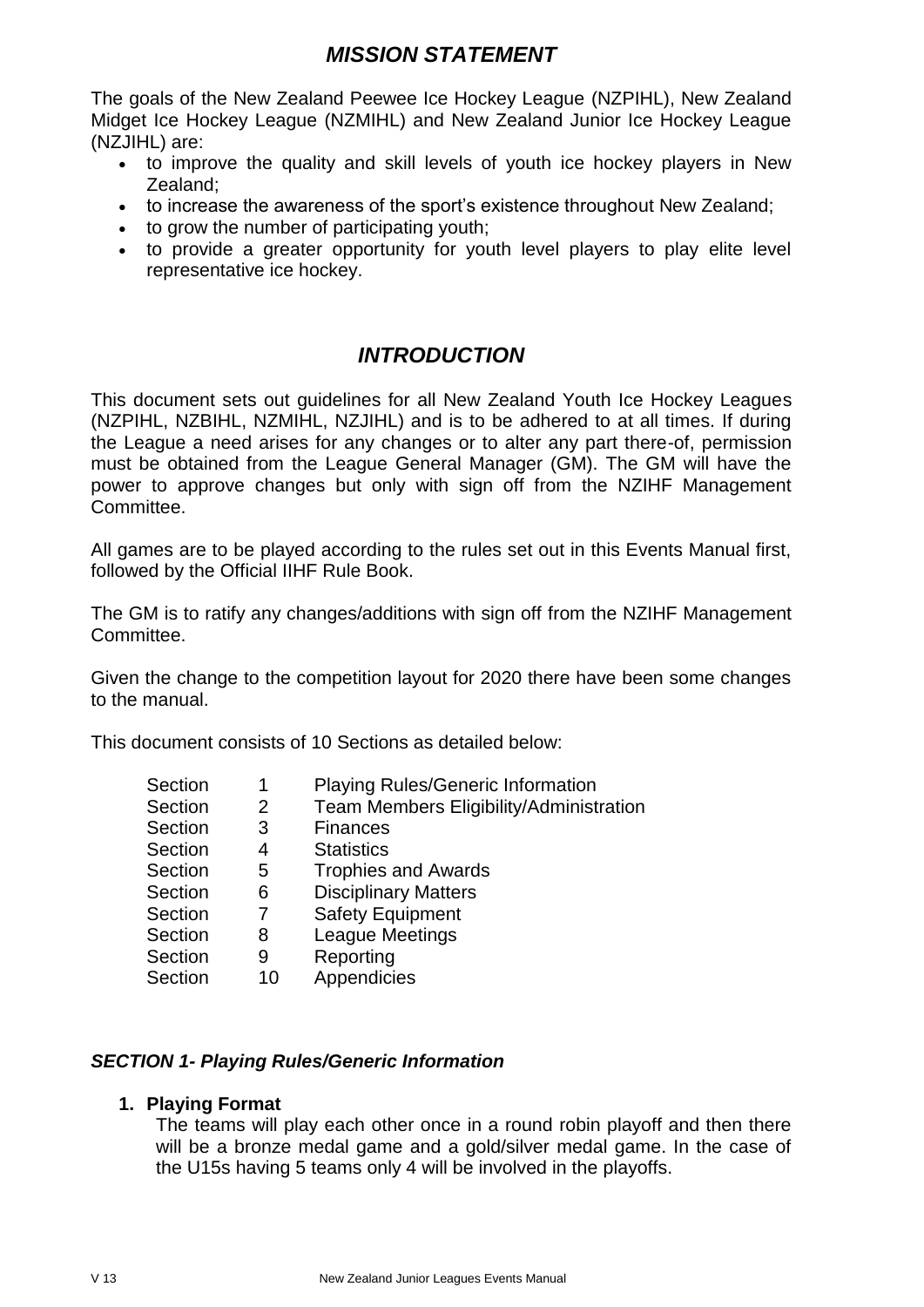The playing format will be outlined in the schedule provided to each region and in the attached playing schedule in this Events manual.

## **2. Points System**

Points shall be awarded as follows:

- 3 points for the winning team at the conclusion of regulation time.
- 1 point for both teams at the conclusion of regulation time if the game is tied.
	- An additional point is earned for the team winning the overtime period, or Game Winning Shots Procedure if the teams are still tied following the conclusion of the overtime period.
- No (0) points for the team losing the game in regulation time.

## **3. Final Placing Determination**

- Highest points earned at the culmination of the round robin competition determines placings for finals round.
- If tied, then 'head to head' match results between the tied teams shall determine placing for finals round.
- If still tied, the goal differential in total throughout the Round Robin between these two teams shall determine the placing between them.
- If still tied, the final determination shall be based upon the team who has scored the most goals in total throughout the round robin.
- Medal placement is determined from the finals round results, i.e Bronze and Silver, Gold medal games.

## **1.4 Pre Games Requirements**

- 1.4.1 Every team must have at minimum 11 players on their Team Sheet (10 skaters, 1 goalie). See Appendix 2.
- 1.4.2 Teams with less than 11 players will not be allowed to compete and forfeit their game 0:5.
	- i) Every effort should be made to play a game even if players from opposing teams are brought into the team.
	- ii) If one team is unable to compete at all (except for unforeseen weather conditions), the financial losses to the League will have to be covered by the defaulting team. The losses are to be determined by The GM, and The League Treasurer.
- 1.4.3 Only persons nominated on an Official Team Sheet and Officials of the League (i.e. GM, Regional Coordinators, etc.) are permitted on the players' bench.
- 1.4.4 All games are to be played according to the rules set out in this Events Manual first, followed by the Official IIHF Rule Book. Any rules not specifically mentioned within this Events Manual are subject to current IIHF Rule Book, Case Book, Rule Emphasis and Rule Interpretation Bulletins.
- 1.4.5 As permitted under the IIHF Rules and Regulations, the League may determine changes to the rules or set additional rules as necessary for the proper management of the League.

#### **1.5 Game Format**

All U18s round robin games shall consist of three periods x 15 minutes stop time. Ice slots for these games shall be booked for two hours. All U18s playoff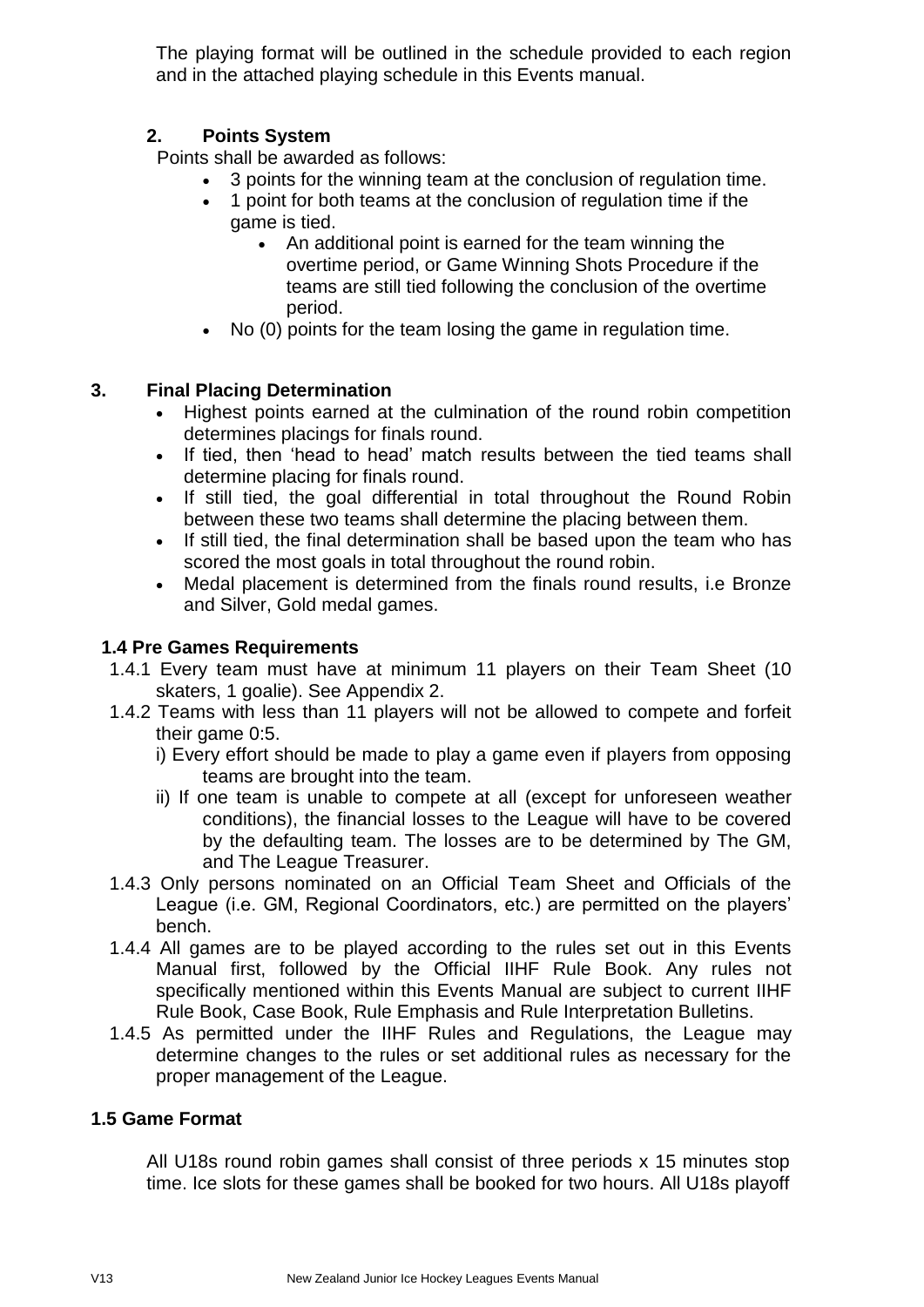games shall consist of three periods x 20 minutes stop time. Ice slots for these games shall be booked for two hours and 30 minutes.

All U15s round robin games shall consist of three periods x 15 minutes stop time. Ice slots for these games shall be booked for two hours.

After each period an ice cut will be done. In the event of a draw after regular time the game will proceed with a 5 Minute Overtime (Sudden death / IIHF regulation for Overtime) and after this with the Game Winning Shots procedure. No ice cut after the third period if Overtime or Game Winning Shots are needed.

## **6. Pre Game Count-Down & Game Flow Details**

See Appendix 1.

## **7. Reduced Ice Time Rule**

If, for whatever reason, there is not enough ice time available to complete a game (within the predicted ice time available) 1. The breaks between periods may be reduced to the shortest time possible (to still allow for flood and some drying time, when necessary) 2. Reduce the last period of play to 12.5 minutes stop time 3. Should this still not leave enough time to complete the game, the last period shall be played with running time only (to be determined by the Local Coordinator and the Game Referee). The Referee is to advise the player benches and Score Bench.

## **1.8 Concussion Policy**

## **Purpose:**

To keep Ice Hockey players safe and to adopt a policy alongside other full contact New Zealand Sporting Organizations and the IIHF.

#### **Policy:**

If a player shows any visible signs of a head injury/concussion, they are not to be allowed to continue playing for the remainder of that game. This is to be reported immediately at the time it happens by any Official (Referee or Linesmen) who witness the injury.

The player's name and the nature of their injury (dazed, dizziness, vomiting, unbalanced unconscious, etc.) are to be recorded in the game sheet. The Officials must also immediately inform the player's Coach and team Manager of this so that the player can be monitored and kept from taking to the ice again.

Any official, coach, manager or parent/guardian can make the call to the team manager. They will then liaise with the on-ice officials who will then have the authority to notify the coach/manager of their findings. This process is meant for the safety of the player involved and must be with good intent.

Alternatively if symptoms go un-noticed by a Match Officials but are noticed by his/her Coach or Manager, they must report the injury to the Manager to record on the game sheet, to ensure the safety and well-being of their own player. Whilst Officials and Coaches are clearly not trained physicians, they must make a judgment call on any obvious visible symptoms to ensure player safety.

## **Process:**

Before the concussed (or suspected concussed) player can return to playing/practicing they must:

A. Get clearance from a medical doctor and provide a medical certificate from him/her before they can play or practice again or;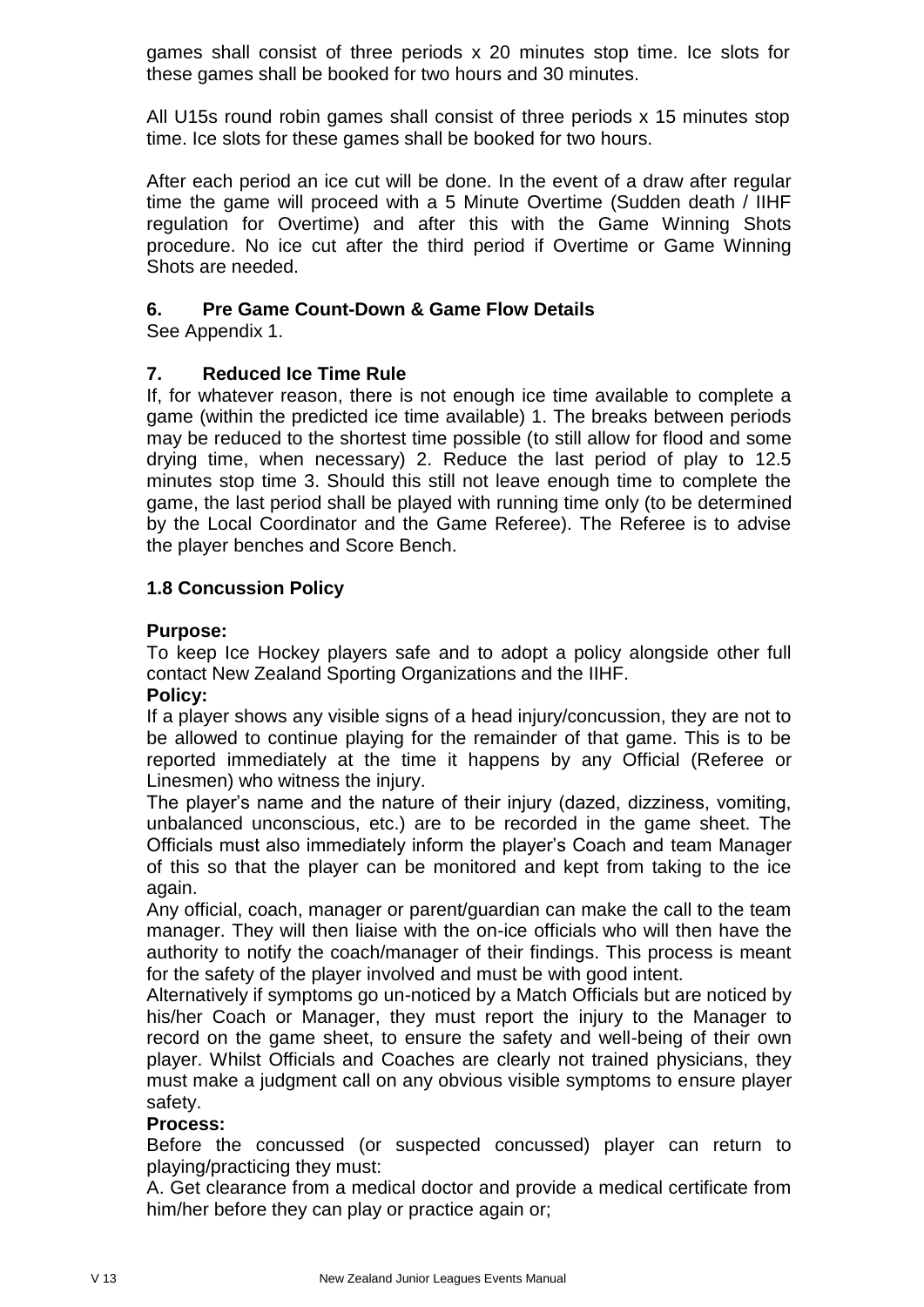B. Sit a mandatory 3 week stand down before playing (or practicing) again. If player's

name appears on the game sheet with an incident of concussion, they will then be

notified of this by their League Director and/or Regional President.

It is the Mangers/Coaches responsibility to ensure the concussed player does not play or practice until these conditions are met.

#### **Justification:**

This policy works positively in three ways.

\* It stops players and/or team management from ignoring concussions, and not seeking medical attention.

\* It ensures the players spend a satisfactory time away from contact situations and avoid putting themselves at risk of injuring themselves further.

\* It minimizes the chance of players embellishing situations and making more of an incident to draw a more severe penalty on a member of the opposition. If they pretend to be injured and show symptoms of a head injury, they will not be further involved in the game thereby minimizing their own participation.

#### *SECTION 2- Team Members Eligibility/Administration*

#### **2.1 Team Coordinator**

Every team must have a Team Coordinator that is appointed by the Regional Association as a point of contact regarding the league for the GM. This person is responsible to both the GM and to the Regional Association with regard to reporting. Name and contact details are to be confirmed by the Regional to the GM by the agreed date. The Team Coordinator can also be the Team Manager.

#### **2.2 Team Management**

Every team must have a dedicated Team Manager that is not a player or designated Coach. Each Region is to appoint a Team Manager and if possible, an Assistant Manager. Name and contact details are to be confirmed by the Regional Association and provided to the GM.

#### **2.3 Team Coaches**

Every team must have a Head Coach and an Assistant Coach. Both Coaches must adhere to the guidelines set out in the NZIHF National Coaching Protocol. The Head Coach must be 18 years of age or older at the beginning of the competition. The Assistant Coach may also act as the Assistant Manager. All appointments are to be carried out by the Regional Bodies and to be provided to the GM.

#### **2.4 Team Players**

#### **2.4.1 Registration**

Each year, each Region is to register the number of teams the Region wishes to put forward into the competition. The closing date for registration will be confirmed by the GM after consultation of the . Confirmation of entry is to come from the President of each Regional Association and sent to the GM.

All Players must be registered to play with their Regional Association to be eligible to play in the League. The latest date a player may register will be confirmed by the GM dependent on the competition dates.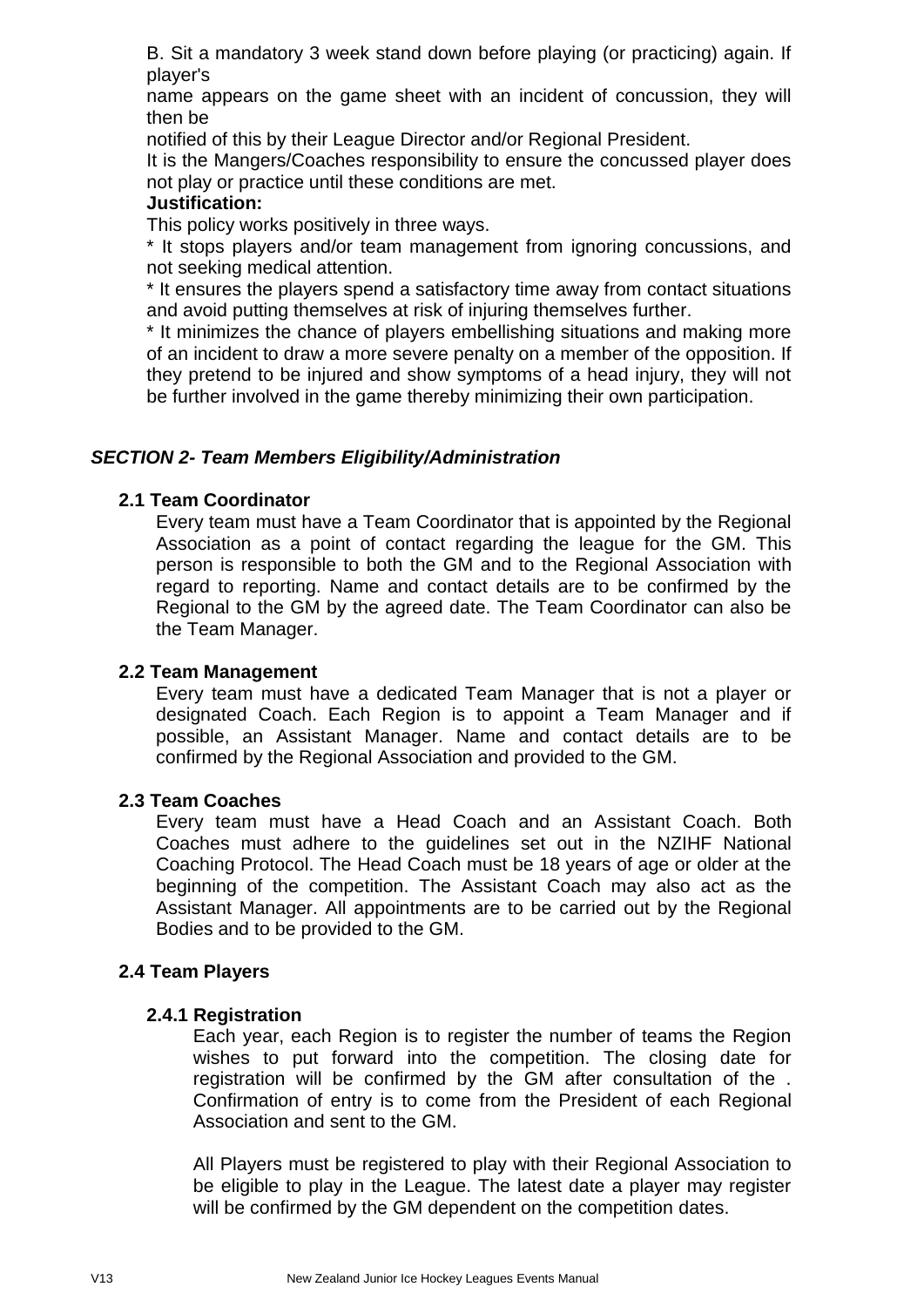Each Region Coordinator shall submit a Squad List of players (minimum of 11 players and 1 goalie) registered within their region to the GM not later than 2 days prior to the first round played in the year of competition in their age group.

#### **2.4.2 Age groups**

U12 – To be eligible to play in this grade the player must have his/her 11<sup>th</sup> birthday within the year of competition or later.

U15 – To be eligible to play in this grade the player must have his  $14<sup>*</sup>$ birthday within the year of competition or later. Female exception applies see attachment document.

U18 – To be eligible to play in this grade, the player must have his  $17<sup>*</sup>$ birthday within the year of the competition or later.

U21 – To be eligible to play in this grade, the player must have his  $20<sup>th</sup>$  birthday within the year of the competition or later.

For the U21 age category each team is allowed to play a maximum of 6 over aged players in any given game. To be eligible to play an over aged player the following criteria apply:

- The player must have his 22nd birthday within the year of competition.
- The player was playing not more than 4 games in the past NZIHL season (based on the Game Sheet appearance)

See also the season attachment document for sex & age clarification.

#### **2.4.3 Squad**

The minimum Squad List allowance is 11 players and 1 goalies. (1.4.1) Any Player can be nominated later to the team as long he/she has registered before the applicable date, with their Regional Association. The Squad List must contain the full name of the player; his/her birth date; his/her jersey number for the current season as well as their nationality. Please see NZIHL Rule 5.3 e.

#### **2.4.4 Travelling Team**

Every team is permitted to take 16 players and 2 goalies as part of their Travelling Team, as well as 2 Coaches and 1 Manager (total of 21). It is acceptable for teams to take more players than the allotted 17 mentioned above but any cost involved shall be carried by the team. Any possible exceptions have to be approved by the League GM.

#### **2.4.5 Player Classification**

(a) NZ PLAYER

All New Zealand born players are eligible to play in the NZYHL

#### (b) NON NZ PLAYER

Any player born outside New Zealand will need to have a completed ITC.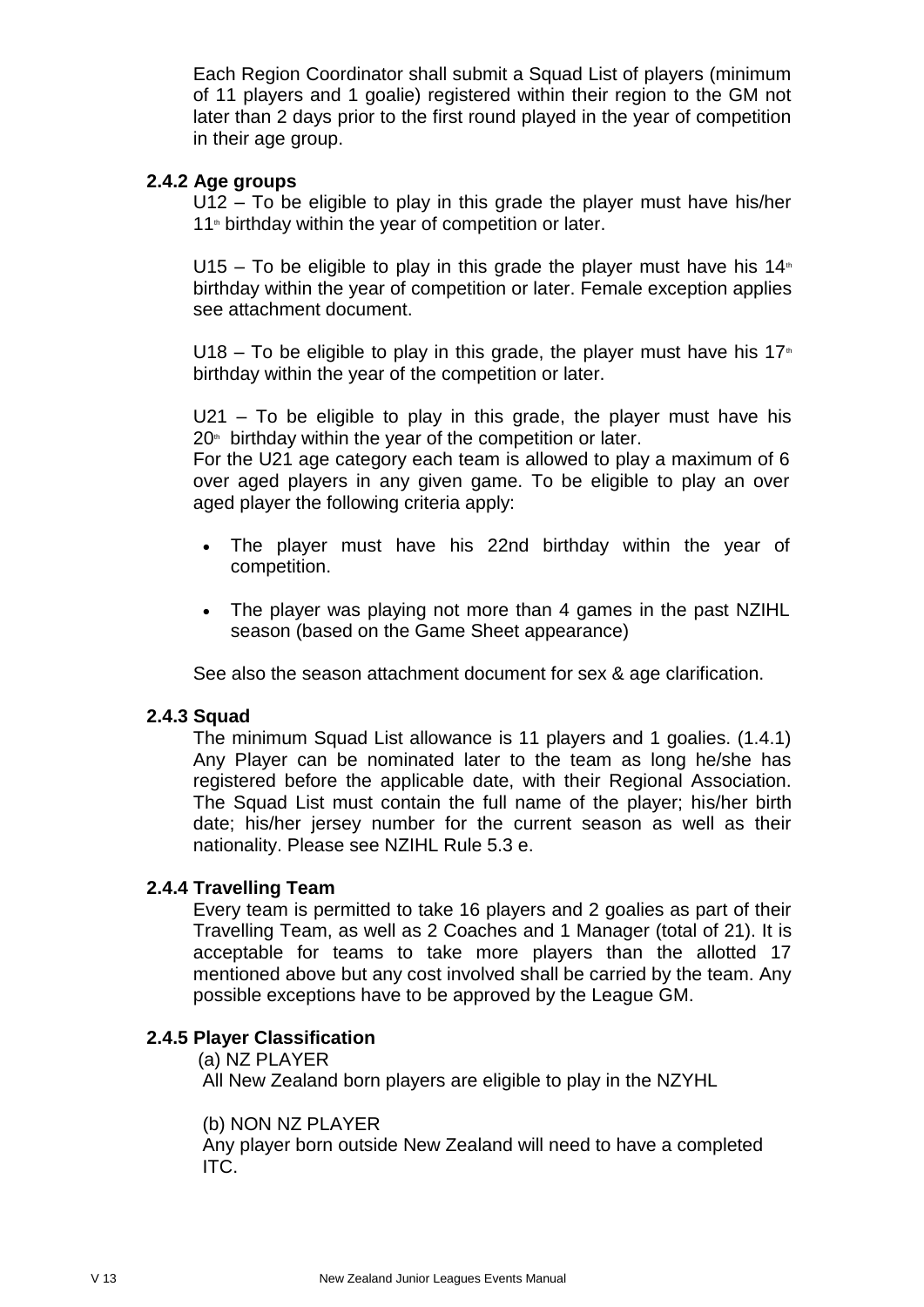An International Transfer Certificate can be requested through the NZIHF President or designated person. There may also be an additional processing fee charged depending on the Federation of the country the applicant comes from.

For a returning player no outstanding debt with a previous Regions exists.

## **2.4.6 Team Composition**

a. Maximum Squad Size There is no limitation to the squad size

## **2.4.6.7 Dispensations**

a. Underage Players

Underage Players will be given automatic dispensation once the Underage Dispensation form has been completed and emailed to the GM Youth Hockey

#### b. Overage Players

Overage Players will be given automatic dispensation once the Overage Dispensation form has been completed and emailed to the GM Youth Hockey & they meet the below criteria:

- · The player has not been selected for a New Zealand representative team
- · The player has not and will not be playing in the NZIHL during the current season
- · Only **5 overag**e players would be allowed per team

c. Overage Players who do not meet the dispensation requirements may submit an application to the GM Youth Hockey for consideration of the NZIHF Management Committee.

The NZIHF encourages even ice time for all players whether dispensated or not.

#### *SECTION 3- Finances*

#### **3.1 Financial Management**

All costs/incomes are to be administered by the League Treasurer and for 2020 the cost has been set at \$395 per player with each team being invoiced the cost of 18 players  $x$  \$395 = \$7,110. Here is a detailed listing of what is included:

#### **3.1.1 Costs for players:**

- Travel (to and from the tournament venue, local transport)
	- Flights
		- Rental of vans & trailers & fuel
	- Bus/Coach
- Ice time (no cost sharing with rinks)
	- Ice time during tournament games, excluding any ice time cost for trainings
- Officials
	- Referees (game fees)
	- Referees transport and accommodation cost need to be preapproved by the GM. An Allowance of \$500 is to be built into each budget.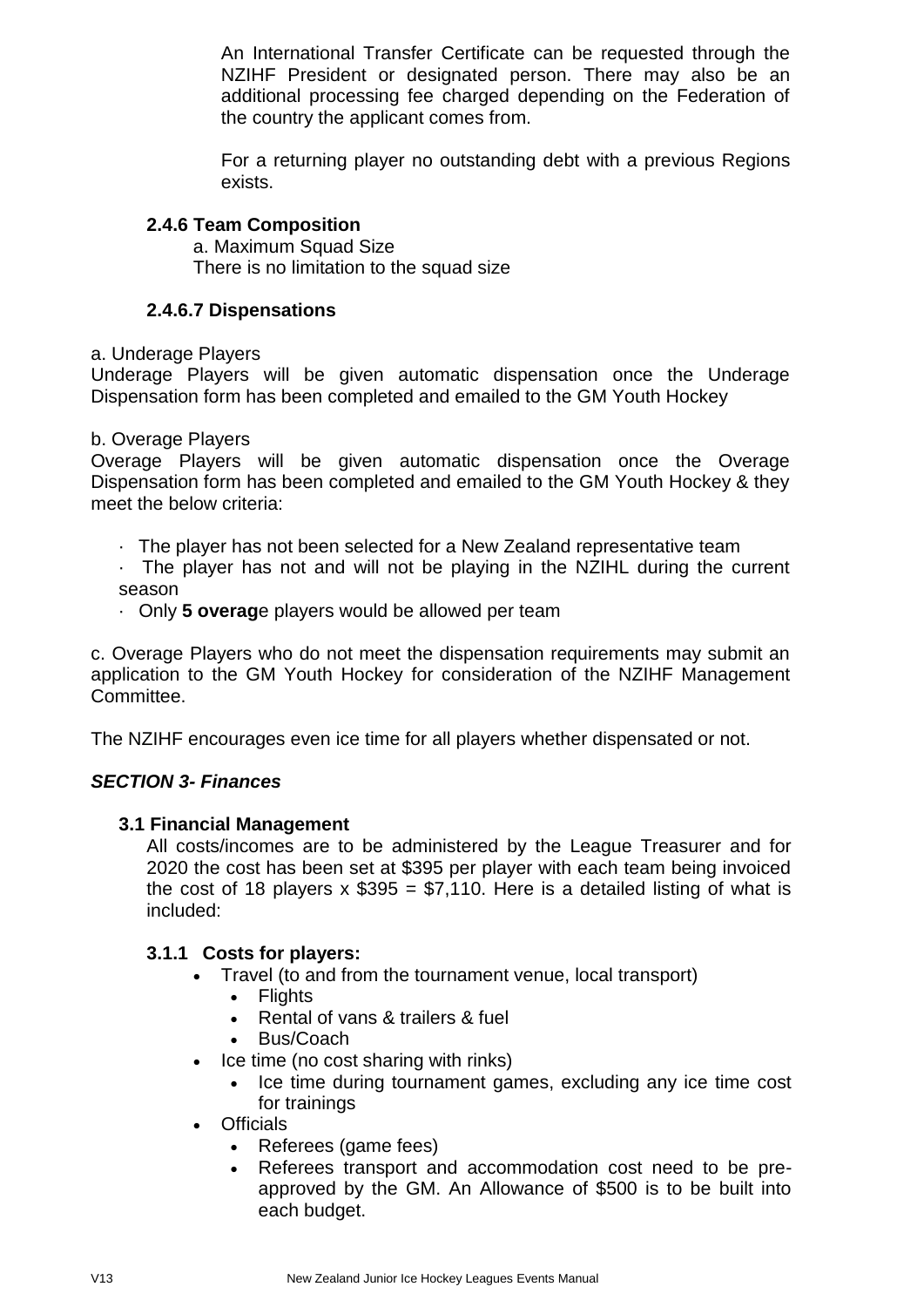- Score Bench (game fees only)
- Goal Judges / Penalty Box
- League General Manager (all costs which includes travel & accommodation to the final round)
- Accommodation
	- For U15 NZBIHL
	- For U18 NZMIHL
	- All accommodation costs should be kept as low as possible.
- Including 16 skaters, 2 goalies, 2 Coaches, 1 Manager
- Other Cost:
	- A trophy and medal levy should be built into each budget of \$1,000.

## **3.1.1a Costs for Coaches & Managers:**

- Travel (to and from the tournament venue)
	- Flights or Vans & fuel
- Accommodation
	- For U15 NZBIHL: Includes accommodation for 3 team officials
	- For U18 NZMIHL: Includes accommodation for 3 team officials

#### **3.1.2 Income**

- Any income from Trusts/Foundations, except those specifically approved by the League Committee, is not to be included.
- Any sponsorship incomes, except those approved by the League Committee, are not to be included.
- Spectator income in the form of a Gold Coin donation at each game can be collected but shall go back to the Host Region.

#### **3.1.3 Individual Team Incomes**

Individual team sponsorships or grants are acceptable to offset team costs. Grants received to cover items included in the League budget must be turned over to the League.

#### **3.1.4 Team Fees / Payment Dates**

Players are to pay their required fees to their Regional Association/Team. Regional Associations/Teams are responsible to cover the yearly annual Team Fees as determined in the League Budget.

The Team fees have to be paid as invoiced by the NZIHF, to ensure the League has enough cash flow to pay for flight tickets and any other early bookings made by the league to secure cheaper quotes and prices.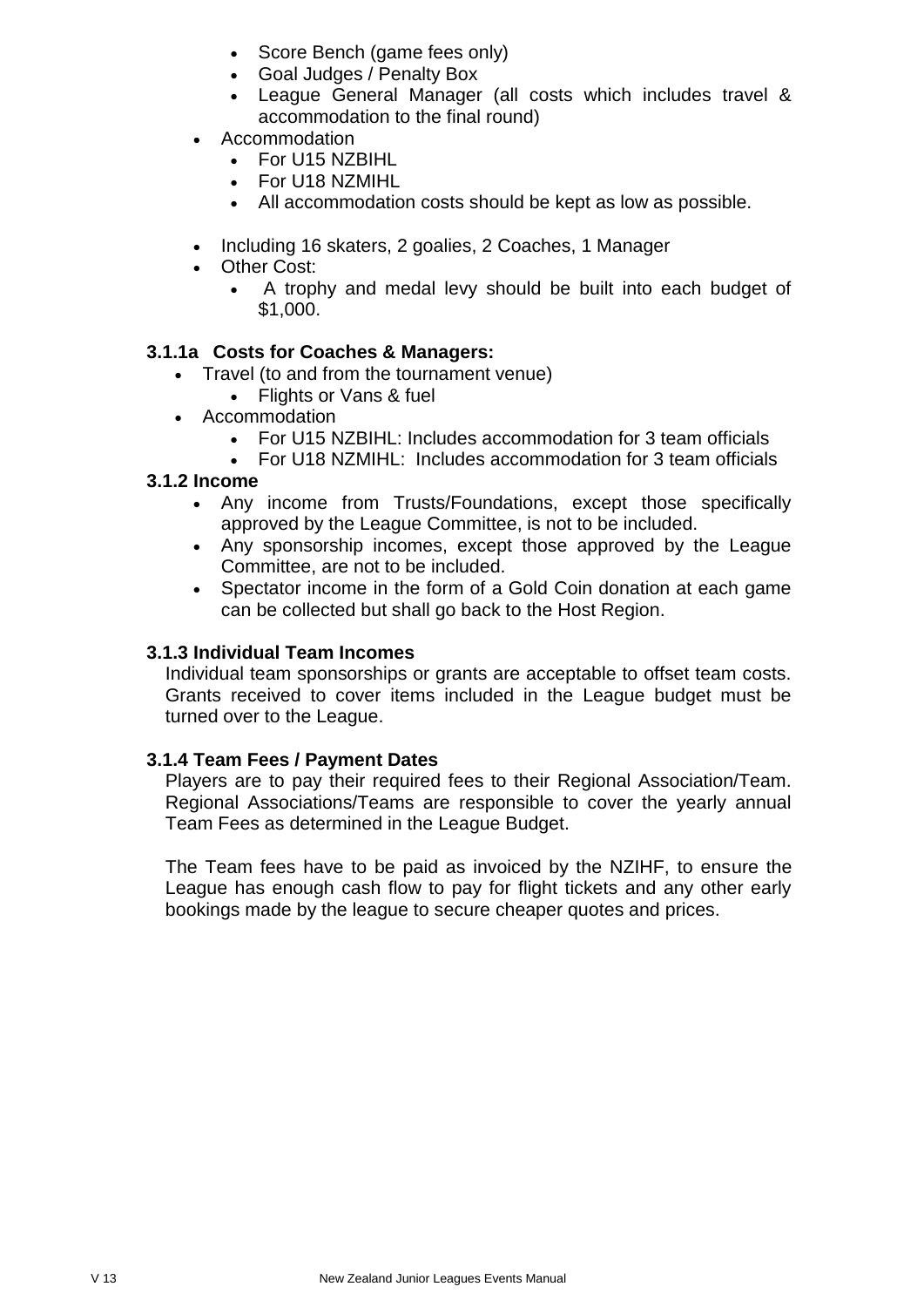#### *SECTION 4- Statistics*

#### **4.1 Statistics Taking**

At the end of each round of play, the League Statistician will update all statistics and send them to the NZIHF Web Master for placement on the NZIHF website and Hydra System. The goal is to provide this information as soon as possible after every round but by latest, the beginning of the next round.

#### **4.2 Statistics To Be Recorded**

The following statistics are to be kept for all League games:

- Game results
	- Team standings (wins, losses, ties, points, GF, GA, +/-)
	- Point scorers (goals, assists and points)
	- Penalty minutes (Penalties must be recorded as well as minutes)
	- Individual Player Plus/Minus
	- Individual Player Shots
	- Goalkeeper statistics (minutes, shots, goals against, saves)
		- Save % (Total Shots minus Goals Against divided by Total Shots On)
		- G.A.A. (Total Goals Against divided by Total Games Played)

#### **4.3 Goalkeepers Participation**

Goalkeepers must play a minimum of 40% of his Teams' total minutes played to be eligible for a MVG award.

#### **4.4 Score Sheet To Be Used**

The IIHF or equivalent NZIHF Score Sheet is to be used for all games. See Appendix 6.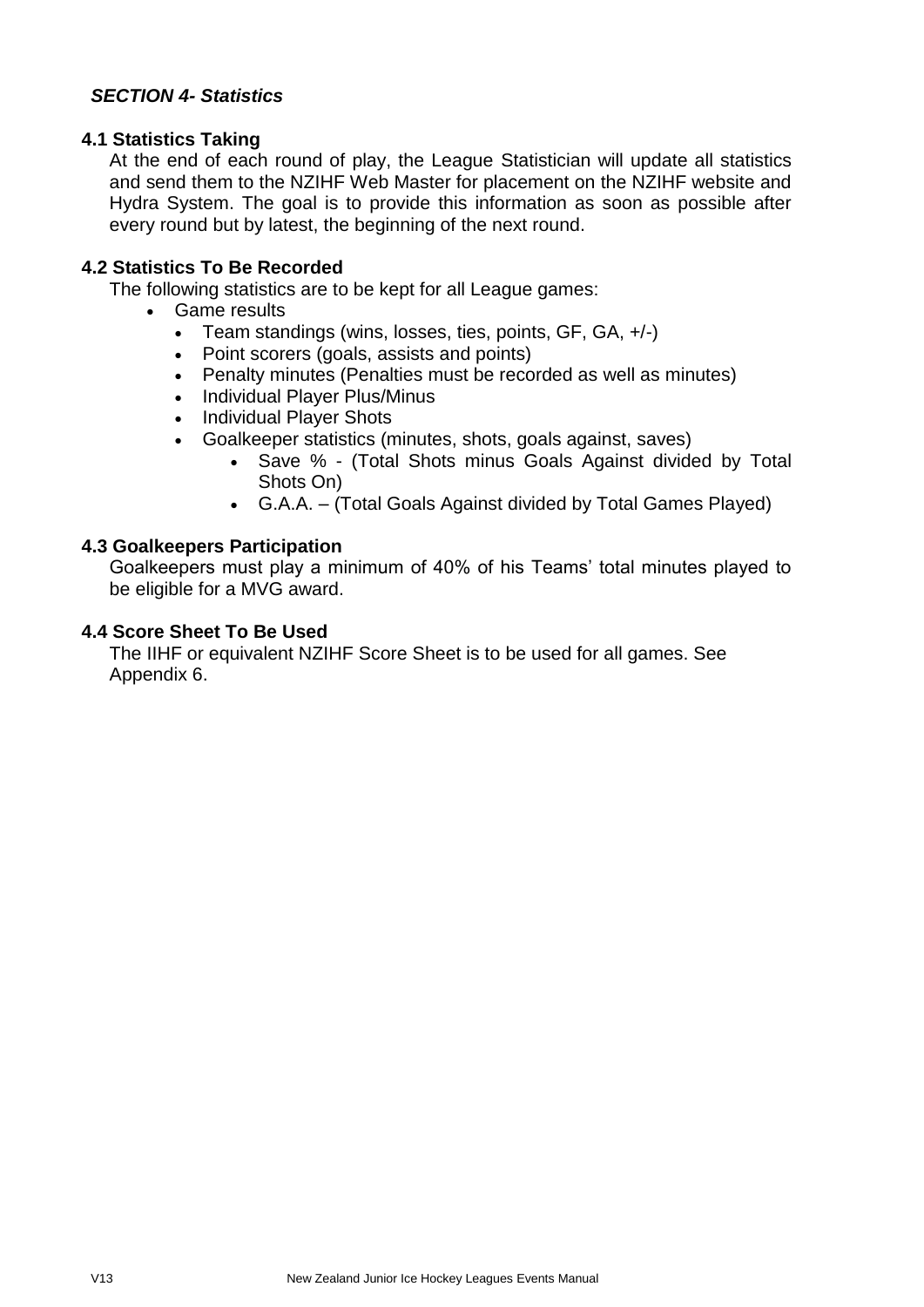#### **5.1 Type Of Awards To Be Awarded**

#### **5.1.1 Team Awards**

A trophy shall be awarded to the team determined to be National Champion at the culmination of the Final Round of the Competition. Gold Medals shall be awarded for members of the team winning the League. Silver Medals shall be awarded for members of the team in second place after the Final round. Bronze Medals shall be awarded for members of the team in third place after the Final round.

A trophy shall be awarded to the team with the least number of penalty minutes at the culmination of the Final Round of the Competition (**The Fair Play Award**).

#### **5.1.2 Individual Awards**

A medal or trophy shall be awarded for:

- Most Valuable Player of each team (Team MVP).
- Most Valuable Player in the League (League MVP).
- Top Points Scorer in the Round Robin
- Best Defenseman in the Round Robin
- Best Forward in the Round Robin
- Top Goalkeeper in the Round Robin

Please note over age dispensated players are not eligible for end of season awards but are eligible for Game MVP awards during the season.

#### **5.1.2.1 Individual Awards Selection Process**

The process for the selection of awards is as follows:

**Teams MVP\*** – to be nominated by the Team Coordinators / Managers and selected by the individual Team Coaches. Names to be provided to GM as requested.

**League MVP\*** – to be nominated by the Team Coordinators / Managers through selection by the Team Coaches. In the event of a tied vote the deciding vote shall be given by the GM. Names to be provided to GM as requested.

**Top Points Scorer\*** – by statistics and is to be decided based on total points scored in Round Robin. In the event of a tie, goals are to supersede assists.

**Best Defenseman\*** - to be nominated by the Team Coordinators / Managers through selection by the Team Coaches. In the event of a tied vote the deciding vote shall be given by the GM. Names to be provided to GM as requested.

**Best Forward\*** - to be nominated by the Team Coordinators / Managers through selection by the Team Coaches. In the event of a tied vote the deciding vote shall be given by the GM. Names to be provided to GM as requested.

**Top Goalkeeper\*** – to be nominated by the Team Coordinators / Managers through selection by the Team Coaches. Statistics should be used as a guide including Save Percentage / GAA but should be decided upon by general play.

In the event of a tied vote the deciding vote shall be given by the GM. Names to be provided to GM as requested.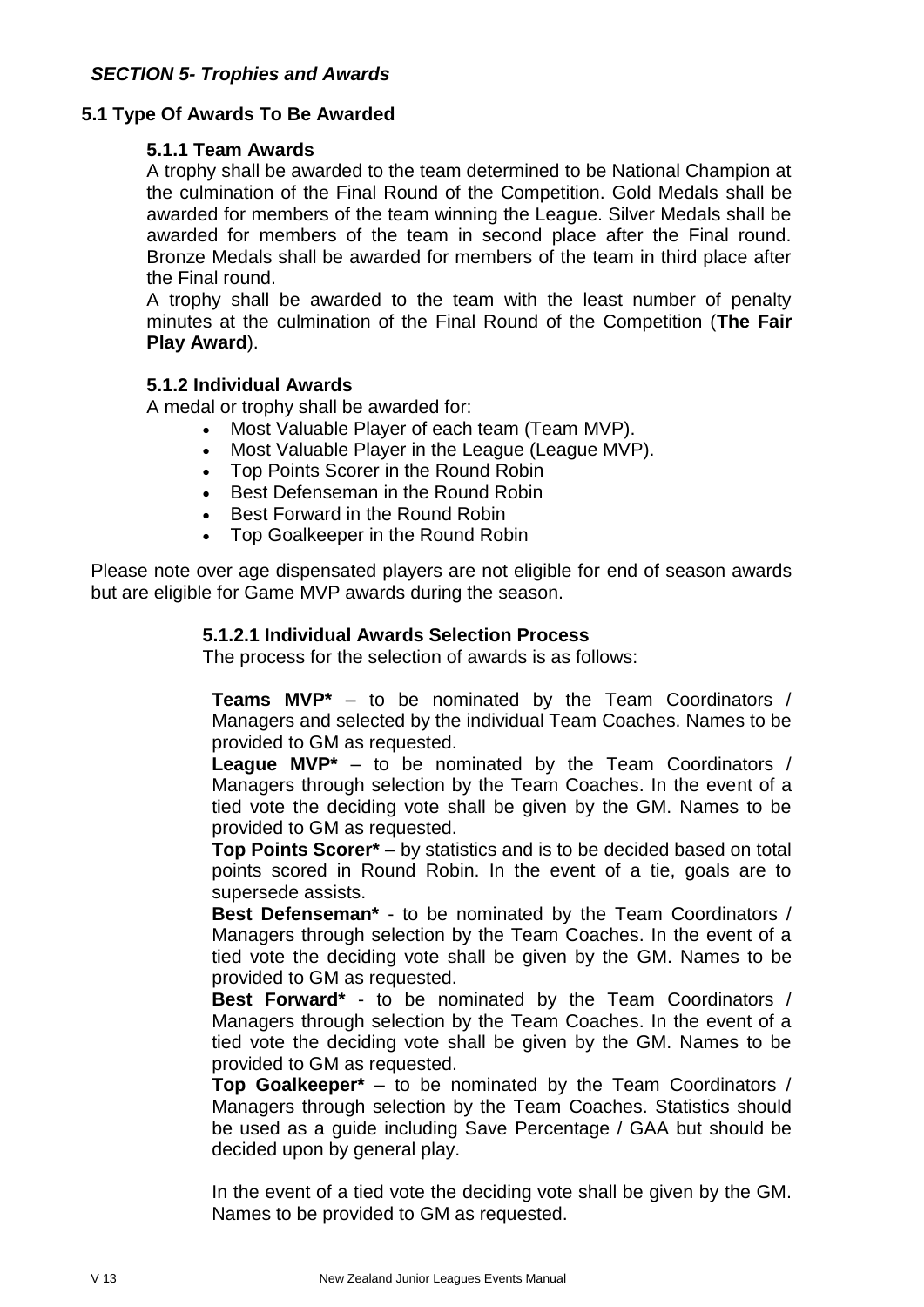#### *SECTION 6 -Disciplinary Matters*

#### **6.1 Disciplinary Issues Handling**

The New Zealand Ice Hockey Federation Disciplinary and Appeals Rules are to apply (current published version).

#### **6.2 Game Misconducts**

A Game Misconduct penalty given at any time during the game is subject to a playing suspension of the current game and the next game of his/her team in this competition. If a Game Misconduct is assessed to a player during his teams' last game of the season the penalty shall carry forward to the next season, regardless in which NZIHF National Competition the player is involved in.

#### **6.3 Match Penalties**

If a Match Penalty is assessed to a player in his/her teams' last game of the season or if the penalty carries on past the end of the season, the suspension shall carry forward to the next season, regardless in which NZIHF National Competition the player is involved in.

#### *SECTION 7- Safety Equipment*

#### **7.1 Additional Safety Rules**

The following are additional rules relating to the wearing of safety equipment while playing ice hockey in the League :

- **Mouth guards** can be worn by all players during games (goaltenders are exempted).
- **Throat Guards**  all U18 players are to wear a throat protector as per IIHF specification as in all League games.
- **Face Cages**  all U18 players must wear a full face cage worn to IIHF specifications in all League games.
- **Visors** Players aged 18 or older shall wear, as a minimum, a visor that meets approved international standards and a mouth guard. The visor shall expend down to cover the lower edge of the nose, however a mouth guard is mandatory in this case.

#### *SECTION 8- Meetings*

#### **8.1 Annual Meeting**

Shall be held during the Finals round with Coaches & Managers

#### **8.2 Meetings**

Apart from the annual meeting, the League GM shall convene a phone conference with the League Coordinators on a regular basis as required (to be determined by GM).

Prior to the start of the Weekend all team coaches, managers, captains and assistants are to attend a Trim meeting with the referees for the weekend to go over any particular areas of concern or areas the referees would like to cover.

If required the referees can call additional Trim meetings prior to the start of any games if they deem it necessary.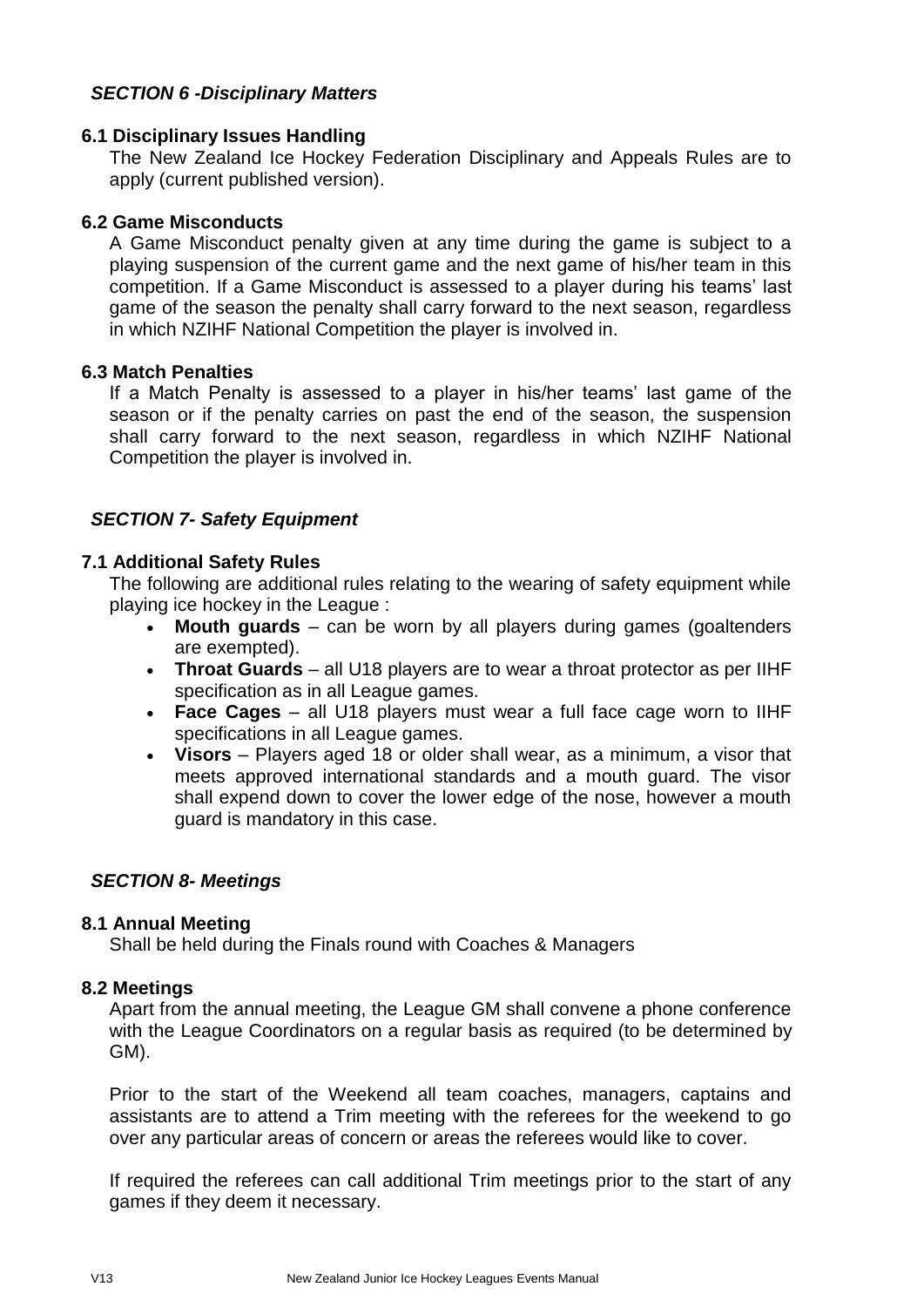#### **8.3 Meeting Agenda**

An agenda is to be prepared by the GM and to be distributed to the Regional Coordinators at least two days prior to all meetings.

#### **8.4 Meeting Minutes**

Minutes of the meeting are to be kept and distributed to the Regional Coordinators and the NZIHF President by the GM.

## *SECTION 9 Reporting*

## **9.1 Annual Report**

The GM to provide a written Annual Report encompassing the season in its entirety, including a financial statement, is to be provided to the NZIHF President before the NZIHF AGM as required by the President.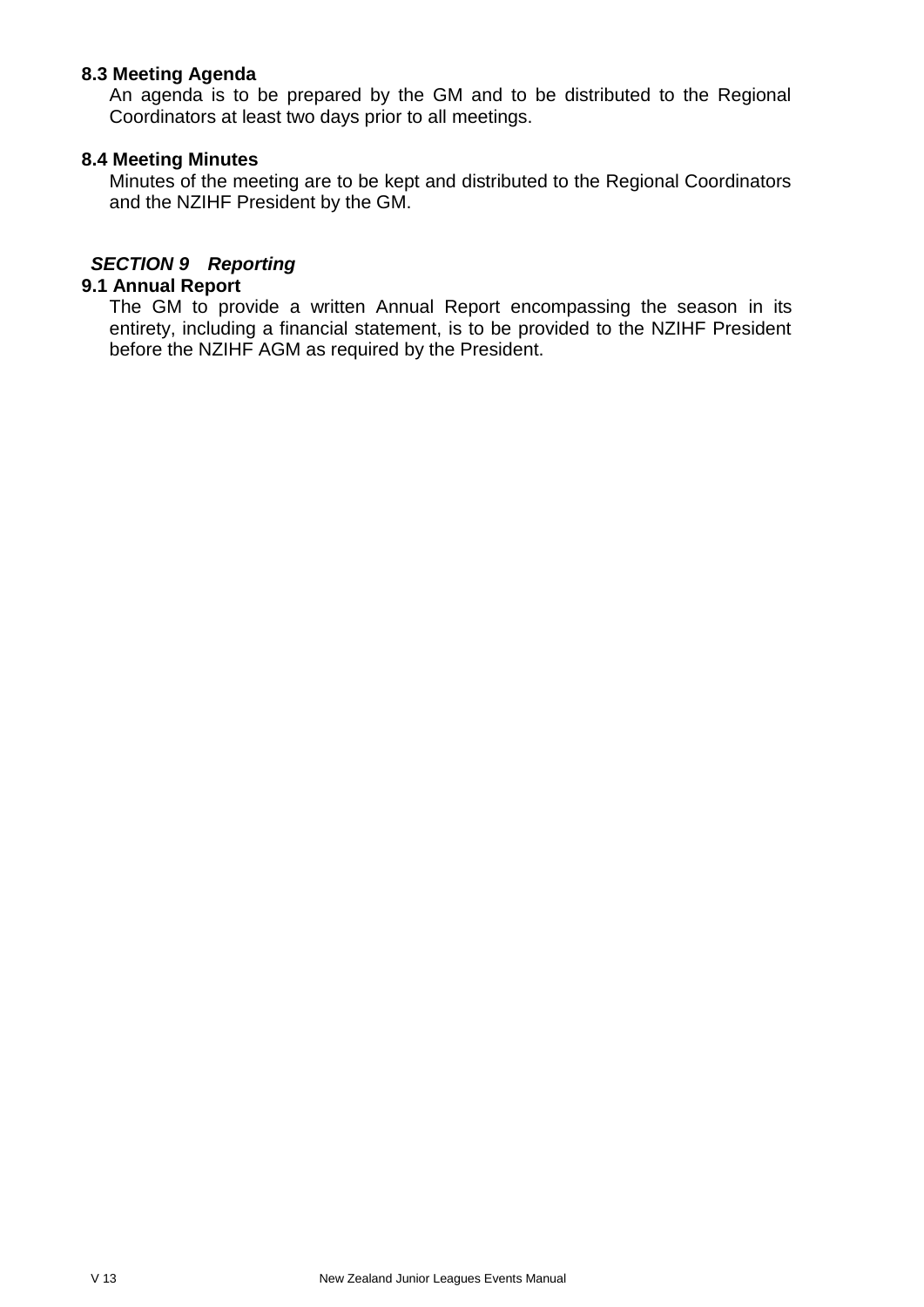## *Pre Game Count-Down & Game Flow Details (for 2 hrs ice time availability)*

The following is the game count-down and game flow procedure for all League games. All teams and the organiser are requested to follow these procedures and the times to ensure that the pre-game activities and the game begins on time and follows the schedule.

All times listed below are expressed as minutes before and after the actual game is scheduled to begin.

The game flow cannot be accurately predicted but the guideline to be followed as outlined.

| <b>Count Time</b> | <b>Activity</b>                                                |
|-------------------|----------------------------------------------------------------|
| - 8 minutes       | 5 minute pre-game warm up / count down on clock begins         |
|                   | Both teams are on the ice for their pre-game warm up           |
| - 3 minutes       | Warm up finished / Teams go to player bench                    |
|                   | Both team roster are announced                                 |
| - 2 minute        | Both teams line up on their blue line                          |
|                   | Captains of the team greet game officials and shake hands      |
|                   | Teams salute each other go to goal then benches                |
|                   | Starting line on ice for game face off                         |
| 0 minutes         | Game starts / Opening face-off 1 <sup>st</sup> Period          |
| +22 minutes       | 1 <sup>st</sup> Period finished (15 minute stop time)          |
|                   | 12 minute break- Ice resurface, teams to dressing rooms        |
| +32 minutes       | Teams return to bench areas                                    |
|                   | Starting line-up on ice for face off 2 <sup>nd</sup> Period    |
| +34 minutes       | $2nd$ Period start (15 minute stop time)                       |
| +56 minutes       | 2 <sup>nd</sup> Period finished                                |
|                   | 12 minute break- Ice Resurface, teams to dressing rooms        |
| +66 minutes       | Teams return to bench areas                                    |
|                   | Starting line-up on ice for face off 3 <sup>rd</sup> Period    |
| +68 minutes       | 3 <sup>rd</sup> Period start (15 minute stop time)             |
| +90 minutes       | 3 <sup>rd</sup> Period finished / Teams shake hands - Finished |
| +92 minutes       | If required - Overtime start - Sudden death                    |
| +97 minutes       | Overtime finished - If required coaches name 3 players for     |
|                   | <b>SO</b>                                                      |
| +99 minutes       | Shoot out starts                                               |
| $+110$            | Game decided / Team shake hands / Captain shakes hands         |
| minutes           | with referees                                                  |
| End of Game       | Teams line up on blue lines facing each other / Presentation   |
|                   | of game MVP's / Team's leaving the Ice                         |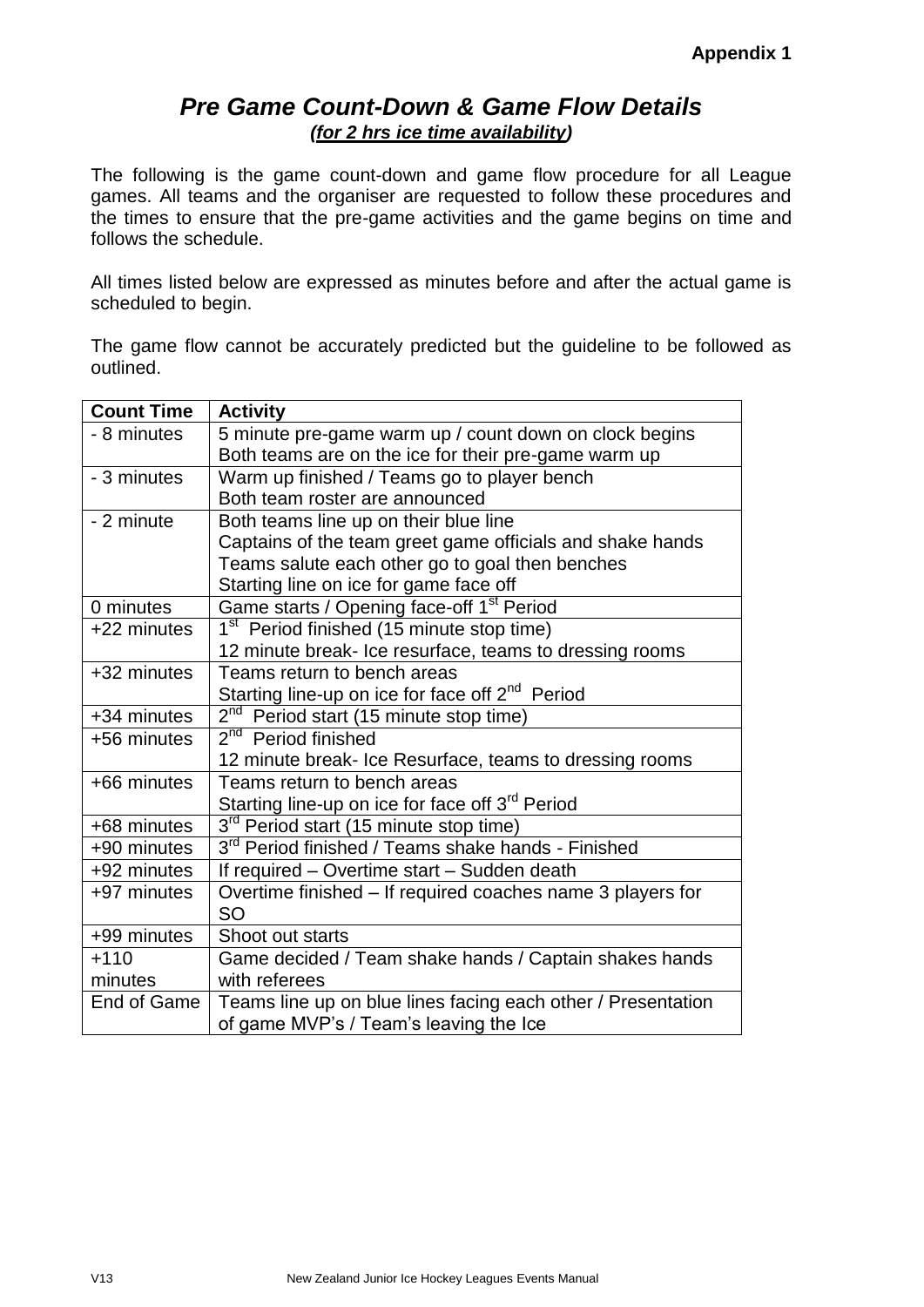## *Pre Game Count-Down & Game Flow Details (for 2 hrs 15 minutes ice time availability)*

The following is the game count-down and game flow procedure for all League games. All teams and the organiser are requested to follow these procedures and the times to ensure that the pre-game activities and the game begins on time and follows the schedule.

All times listed below are expressed as minutes before and after the actual game is scheduled to begin.

The game flow cannot be accurately predicted but the guideline to be followed as outlined.

| <b>Count Time</b> | <b>Activity</b>                                                       |
|-------------------|-----------------------------------------------------------------------|
| - 8 minutes       | 5 minute pre-game warm up / count down on clocks begins               |
|                   | Both teams are on the ice for their pre-game warm up                  |
| - 3 minutes       | Warm up finished / Teams go to player bench                           |
|                   | Both team roster are announced                                        |
| - 2 minute        | Both teams line up on their blue line                                 |
|                   | Captains of the team greet game officials and shake hands             |
|                   | Teams salute each other go to goal then benches                       |
|                   | Starting line on ice for game face off                                |
| 0 minutes         | Game starts / Opening face-off 1 <sup>st</sup> Period (15 minute stop |
|                   | time)                                                                 |
| +22 minutes       | 1 <sup>st</sup> Period finished                                       |
|                   | 12 minute break- Ice resurface, teams to dressing rooms               |
| +34 minutes       | Teams return to bench areas                                           |
|                   | Starting line-up on ice for face off 2 <sup>nd</sup> Period           |
| +36 minutes       | 2 <sup>nd</sup> Period start (15 minute stop time)                    |
| +58 minutes       | 2 <sup>nd</sup> Period finished                                       |
|                   | 12 minute break- Ice Resurface, teams to dressing rooms               |
| +70 minutes       | Teams return to bench areas                                           |
|                   | Starting line-up on ice for face off 3 <sup>rd</sup> Period           |
| +72 minutes       | 3 <sup>rd</sup> Period start (20 minute stop time)                    |
| $+100$            | 3 <sup>rd</sup> Period finished / Teams shake hands                   |
| minutes           |                                                                       |
|                   | If draw after regular time - Overtime 5 minutes (IIHF Rule)           |
| $+103$            | Overtime start 5 minute stop time                                     |
| minutes           |                                                                       |
| $+110$            | Overtime finished - If required coaches name 3 players for            |
| minutes           | <b>SO</b>                                                             |
| $+112$            | Shoot out starts                                                      |
| minutes           |                                                                       |
| $+120$            | Game decided / Team shake hands                                       |
| minutes           |                                                                       |
| End of Game       | Teams line up on blue lines facing each other / Presentation          |
|                   | of game MVP's / Team's leaving the Ice                                |

# *Pre Game Count-Down & Game Flow Details (for 2 hrs 30 minutes ice time availability)*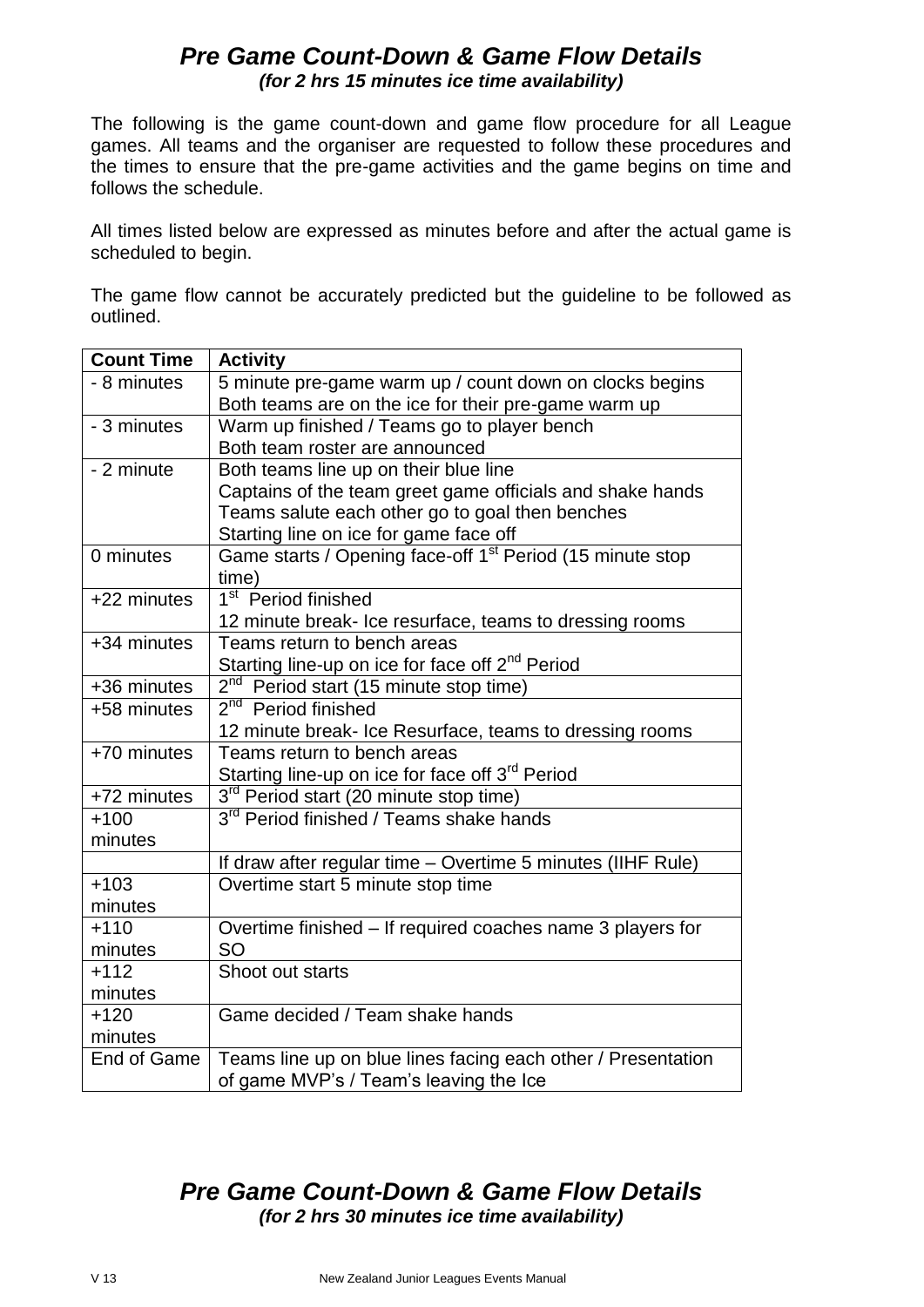The following is the game count-down and game flow procedure for all League games. All teams and the organiser are requested to follow these procedures and the times to ensure that the pre-game activities and the game begins on time and follows the schedule.

All times listed below are expressed as minutes before and after the actual game is scheduled to begin.

The game flow cannot be accurately predicted but the guideline to be followed as outlined.

| <b>Count Time</b> | <b>Activity</b>                                                       |
|-------------------|-----------------------------------------------------------------------|
| - 10 minutes      | 7 minute pre-game warm up / count down on clocks begins               |
|                   | Both teams are on the ice for their pre-game warm up                  |
| - 3 minutes       | Warm up finished / Teams go to player bench                           |
|                   | Both team roster are announced                                        |
| - 2 minute        | Both teams line up on their blue line                                 |
|                   | Captains of the team greet game officials and shake hands             |
|                   | Teams salute each other go to goal then benches                       |
|                   | Starting line on ice for game face off                                |
| 0 minutes         | Game starts / Opening face-off 1 <sup>st</sup> Period (20 minute stop |
|                   | time)                                                                 |
| +28 minutes       | 1 <sup>st</sup> Period finished                                       |
|                   | 13 minute break- Ice resurface, teams to dressing rooms               |
| +39 minutes       | Teams return to bench areas                                           |
|                   | Starting line-up on ice for face off 2 <sup>nd</sup> Period           |
| +41 minutes       | 2 <sup>nd</sup> Period start (20 minute stop time)                    |
| +69 minutes       | 2 <sup>nd</sup> Period finished                                       |
|                   | 13 minute break- Ice Resurface, teams to dressing rooms               |
| +80 minutes       | Teams return to bench areas                                           |
|                   | Starting line-up on ice for face off 3 <sup>rd</sup> Period           |
| +82 minutes       | 3 <sup>rd</sup> Period start (20 minute stop time)                    |
| $+110$            | 3 <sup>rd</sup> Period finished / Teams shake hands                   |
| minutes           |                                                                       |
|                   | If draw after regular time - Overtime 5 minutes (IIHF Rule)           |
| $+113$            | Overtime start 5 minute stop time                                     |
| minutes           |                                                                       |
| $+121$            | Overtime finished - If required coaches name 3 players for            |
| minutes           | <b>SO</b>                                                             |
| $+123$            | Shoot out starts                                                      |
| minutes           |                                                                       |
| $+130$            | Game decided / Team shake hands                                       |
| minutes           |                                                                       |
| End of Game       | Teams line up on blue lines facing each other / Presentation          |
|                   | of game MVP's / Team's leaving the Ice                                |

# *Team Sheet Template*

**Appendix 2**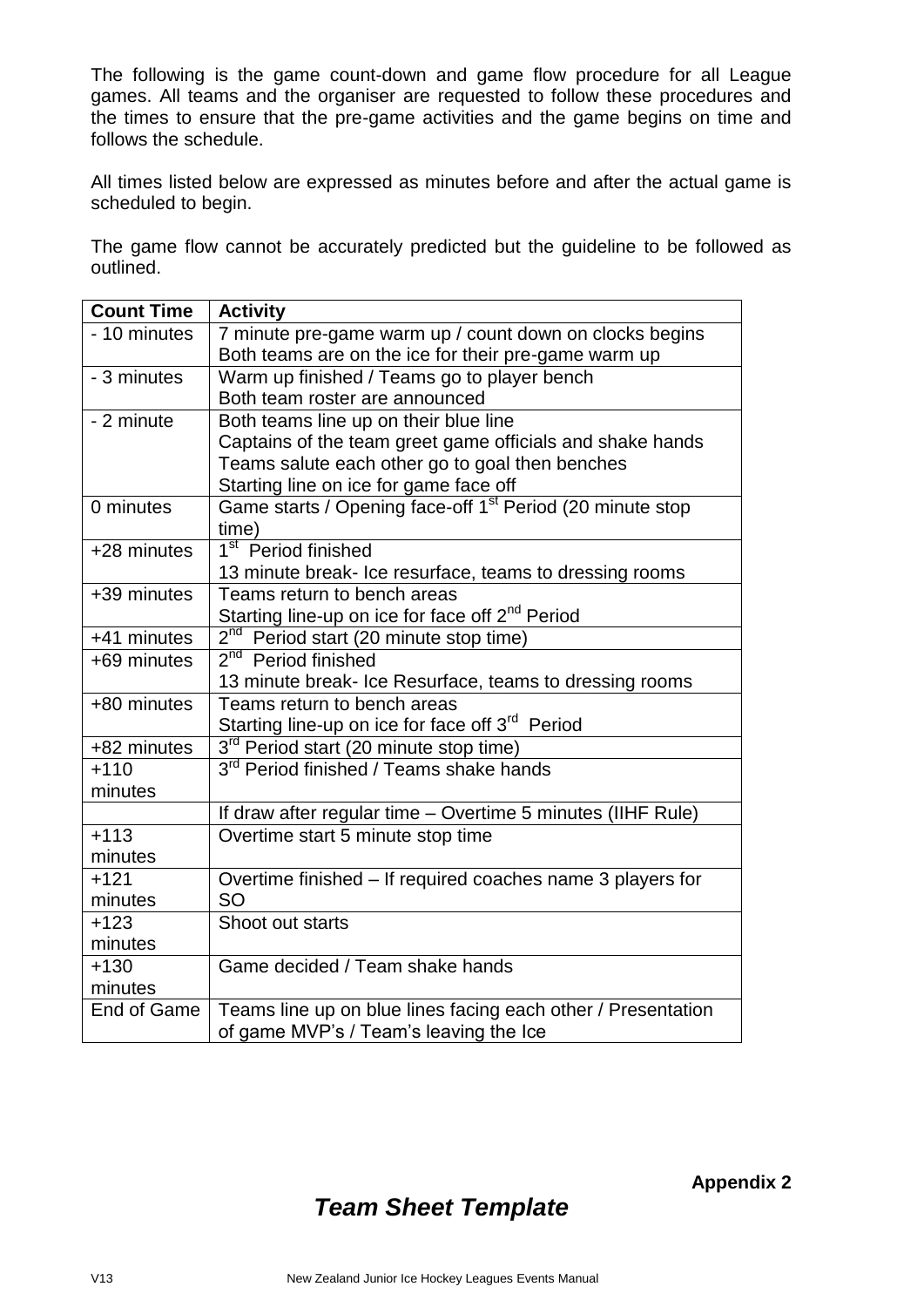Please fill in the Players list in order of Defenders, Forwards to Goaltender in order of their player number and send a copy to <u>sally.tappin@hotmail.com</u> & gmjuniorhockey@gmail.com

| Team Name: | Region: | Opponent: | Date: |
|------------|---------|-----------|-------|
|------------|---------|-----------|-------|

| Jersey<br>Number | Position<br>D / F / G | <b>First Name</b> | Last Name | <b>Birth Date</b> | Import | Height /<br>Weight |
|------------------|-----------------------|-------------------|-----------|-------------------|--------|--------------------|
|                  |                       |                   |           |                   |        |                    |
|                  |                       |                   |           |                   |        |                    |
|                  |                       |                   |           |                   |        |                    |
|                  |                       |                   |           |                   |        |                    |
|                  |                       |                   |           |                   |        |                    |
|                  |                       |                   |           |                   |        |                    |
|                  |                       |                   |           |                   |        |                    |
|                  |                       |                   |           |                   |        |                    |
|                  |                       |                   |           |                   |        |                    |
|                  |                       |                   |           |                   |        |                    |
|                  |                       |                   |           |                   |        |                    |
|                  |                       |                   |           |                   |        |                    |
|                  |                       |                   |           |                   |        |                    |
|                  |                       |                   |           |                   |        |                    |
|                  |                       |                   |           |                   |        |                    |
|                  |                       |                   |           |                   |        |                    |
|                  |                       |                   |           |                   |        |                    |
|                  |                       |                   |           |                   |        |                    |
|                  |                       |                   |           |                   |        |                    |
|                  |                       |                   |           |                   |        |                    |
|                  |                       |                   |           |                   |        |                    |
|                  |                       |                   |           |                   |        |                    |
|                  |                       |                   |           |                   |        |                    |
|                  |                       |                   |           |                   |        |                    |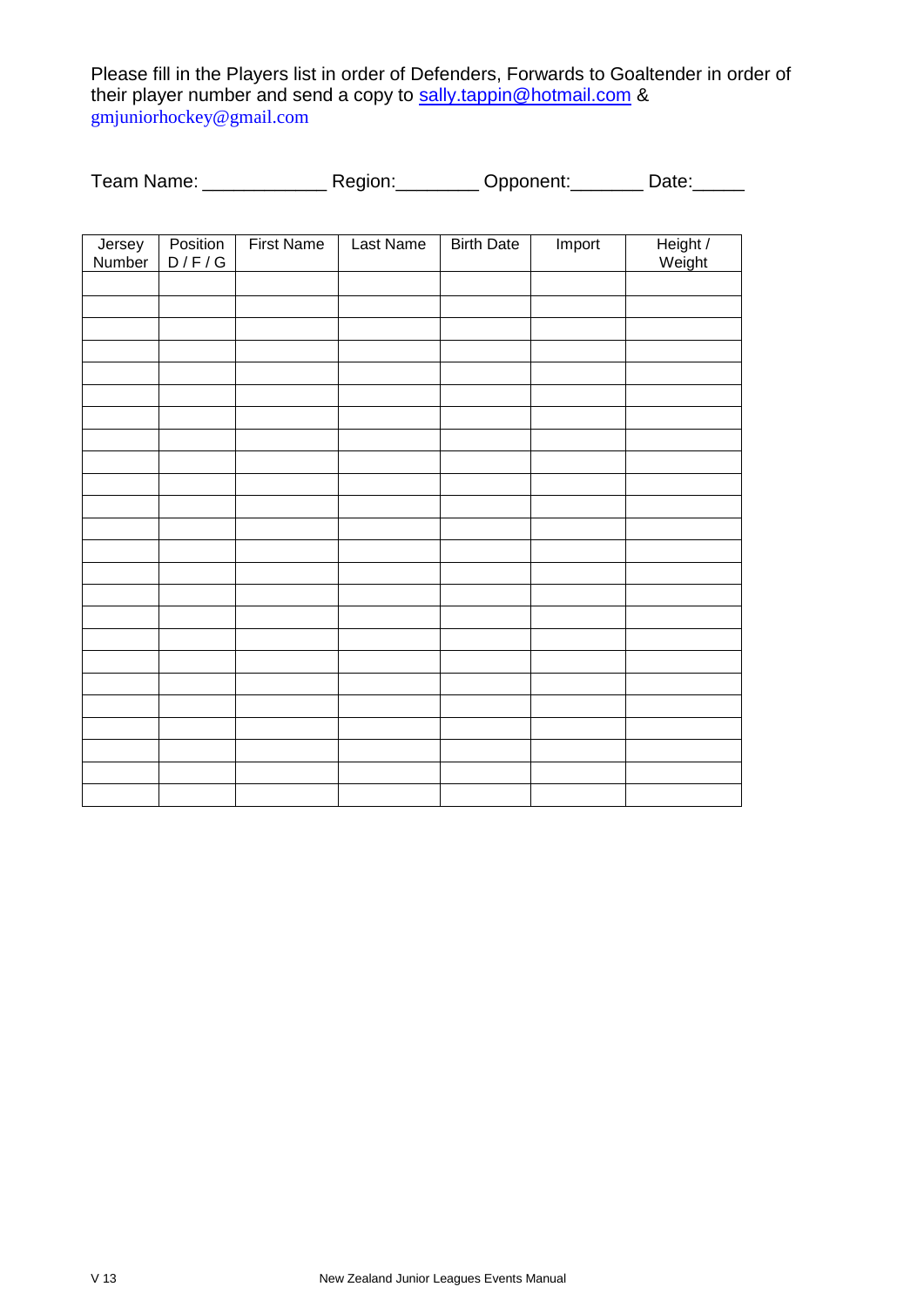## **NZIHF Score Sheet Template**

| Event                  |                                         |                                                         |         | Venue |          |             |      | Llate      |      |     |      |       |            | Start                                                              |               |                 |         | Spectators |                     |          |     |                  | Game No.            |     |
|------------------------|-----------------------------------------|---------------------------------------------------------|---------|-------|----------|-------------|------|------------|------|-----|------|-------|------------|--------------------------------------------------------------------|---------------|-----------------|---------|------------|---------------------|----------|-----|------------------|---------------------|-----|
|                        |                                         |                                                         |         |       |          |             |      |            |      |     |      |       |            |                                                                    |               |                 |         |            |                     |          |     |                  |                     |     |
|                        | Home Team (A)<br><b>Glersey Colour)</b> |                                                         |         |       |          |             |      |            |      |     |      | Goda  |            |                                                                    |               |                 |         |            |                     |          |     | <b>Penalties</b> |                     |     |
|                        |                                         | No.   Family and Given Name (-BP + C/A)   Pos   L   SoG |         |       |          | $\eta$      | Time |            |      |     |      |       |            | G   A1   A2   GS   P1   P2   P3   P4   P5   P8   N1   N2   N3   N4 |               |                 | $NS$ Ne |            | Time                | No. Min  |     | Ollenos          | Start               | End |
|                        |                                         |                                                         |         |       |          |             |      |            |      |     |      |       |            |                                                                    |               |                 |         |            |                     |          |     |                  |                     |     |
|                        |                                         |                                                         |         |       |          |             |      |            |      |     |      |       |            |                                                                    |               |                 |         |            |                     |          |     |                  |                     |     |
|                        |                                         |                                                         |         |       |          |             |      |            |      |     |      |       |            |                                                                    |               |                 |         |            |                     |          |     |                  |                     |     |
|                        |                                         |                                                         |         |       |          |             |      |            |      |     |      |       |            |                                                                    |               |                 |         |            |                     |          |     |                  |                     |     |
|                        |                                         |                                                         |         |       |          |             |      |            |      |     |      |       |            |                                                                    |               |                 |         |            |                     |          |     |                  |                     |     |
|                        |                                         |                                                         |         |       |          |             |      |            |      |     |      |       |            |                                                                    |               |                 |         |            |                     |          |     |                  |                     |     |
|                        |                                         |                                                         |         |       |          |             |      |            |      |     |      |       |            |                                                                    |               |                 |         |            |                     |          |     |                  |                     |     |
|                        |                                         |                                                         |         |       |          |             |      |            |      |     |      |       |            |                                                                    |               |                 |         |            |                     |          |     |                  |                     |     |
|                        |                                         |                                                         |         |       |          |             |      |            |      |     |      |       |            |                                                                    |               |                 |         |            |                     |          |     |                  |                     |     |
|                        |                                         |                                                         |         |       |          |             |      |            |      |     |      |       |            |                                                                    |               |                 |         |            |                     |          |     |                  |                     |     |
|                        |                                         |                                                         |         |       |          |             |      |            |      |     |      |       |            |                                                                    |               |                 |         |            |                     |          |     |                  |                     |     |
|                        |                                         |                                                         |         |       |          |             |      |            |      |     |      |       |            |                                                                    |               |                 |         |            |                     |          |     |                  |                     |     |
|                        |                                         |                                                         |         |       |          |             |      |            |      |     |      |       |            |                                                                    |               |                 |         |            |                     |          |     |                  |                     |     |
|                        |                                         |                                                         |         |       |          |             |      |            |      |     |      |       |            |                                                                    |               |                 |         |            |                     |          |     |                  |                     |     |
|                        |                                         |                                                         |         |       |          |             |      |            |      |     |      |       |            |                                                                    |               |                 |         |            |                     |          |     |                  |                     |     |
|                        |                                         |                                                         |         |       |          |             |      |            |      |     |      |       |            |                                                                    |               |                 |         |            |                     |          |     |                  |                     |     |
|                        |                                         |                                                         |         |       |          |             |      |            |      |     |      |       |            |                                                                    |               |                 |         |            |                     |          |     |                  |                     |     |
|                        |                                         |                                                         |         |       |          |             |      |            |      |     |      |       |            |                                                                    |               |                 |         |            |                     |          |     |                  |                     |     |
|                        |                                         |                                                         |         |       |          |             |      |            |      |     |      |       |            |                                                                    |               |                 |         |            |                     |          |     |                  |                     |     |
|                        |                                         |                                                         |         |       |          |             |      |            |      |     |      |       |            |                                                                    |               |                 |         |            |                     |          |     |                  |                     |     |
|                        |                                         |                                                         |         |       |          |             |      |            |      |     |      |       |            |                                                                    |               |                 |         |            |                     |          |     |                  |                     |     |
|                        |                                         |                                                         |         |       |          |             |      |            |      |     |      |       |            |                                                                    |               |                 |         |            |                     |          |     |                  |                     |     |
|                        | Team Manager:                           |                                                         |         |       |          | Head Coach: |      |            |      |     |      |       |            |                                                                    |               |                 |         |            | A. Coach            |          |     |                  |                     |     |
|                        |                                         |                                                         |         |       |          |             |      |            |      |     |      |       |            |                                                                    |               |                 |         |            |                     |          |     |                  |                     |     |
|                        | Visiting Team (B)                       |                                                         |         |       |          |             |      |            |      |     |      | Goals |            |                                                                    |               |                 |         |            |                     |          |     | Fenalties        |                     |     |
|                        | (Jersey Colour)                         | No.   Family and Given Name (-BP + C/AF Pos   L   SuG   |         |       |          | ły.         | Time | $G \mid M$ | A2   |     |      |       |            | 33    P1    P2    P3    P4    P5    P8    N1    N2    N3    N4     |               |                 | 45      | Ne         | Tree                | No. Min. |     | Ollenoe          | Start               | End |
|                        |                                         |                                                         |         |       |          |             |      |            |      |     |      |       |            |                                                                    |               |                 |         |            |                     |          |     |                  |                     |     |
|                        |                                         |                                                         |         |       |          |             |      |            |      |     |      |       |            |                                                                    |               |                 |         |            |                     |          |     |                  |                     |     |
|                        |                                         |                                                         |         |       |          |             |      |            |      |     |      |       |            |                                                                    |               |                 |         |            |                     |          |     |                  |                     |     |
|                        |                                         |                                                         |         |       |          |             |      |            |      |     |      |       |            |                                                                    |               |                 |         |            |                     |          |     |                  |                     |     |
|                        |                                         |                                                         |         |       |          |             |      |            |      |     |      |       |            |                                                                    |               |                 |         |            |                     |          |     |                  |                     |     |
|                        |                                         |                                                         |         |       |          |             |      |            |      |     |      |       |            |                                                                    |               |                 |         |            |                     |          |     |                  |                     |     |
|                        |                                         |                                                         |         |       |          |             |      |            |      |     |      |       |            |                                                                    |               |                 |         |            |                     |          |     |                  |                     |     |
|                        |                                         |                                                         |         |       |          |             |      |            |      |     |      |       |            |                                                                    |               |                 |         |            |                     |          |     |                  |                     |     |
|                        |                                         |                                                         |         |       |          |             |      |            |      |     |      |       |            |                                                                    |               |                 |         |            |                     |          |     |                  |                     |     |
|                        |                                         |                                                         |         |       |          |             |      |            |      |     |      |       |            |                                                                    |               |                 |         |            |                     |          |     |                  |                     |     |
|                        |                                         |                                                         |         |       |          |             |      |            |      |     |      |       |            |                                                                    |               |                 |         |            |                     |          |     |                  |                     |     |
|                        |                                         |                                                         |         |       |          |             |      |            |      |     |      |       |            |                                                                    |               |                 |         |            |                     |          |     |                  |                     |     |
|                        |                                         |                                                         |         |       |          |             |      |            |      |     |      |       |            |                                                                    |               |                 |         |            |                     |          |     |                  |                     |     |
|                        |                                         |                                                         |         |       |          |             |      |            |      |     |      |       |            |                                                                    |               |                 |         |            |                     |          |     |                  |                     |     |
|                        |                                         |                                                         |         |       |          |             |      |            |      |     |      |       |            |                                                                    |               |                 |         |            |                     |          |     |                  |                     |     |
|                        |                                         |                                                         |         |       |          |             |      |            |      |     |      |       |            |                                                                    |               |                 |         |            |                     |          |     |                  |                     |     |
|                        |                                         |                                                         |         |       |          |             |      |            |      |     |      |       |            |                                                                    |               |                 |         |            |                     |          |     |                  |                     |     |
|                        |                                         |                                                         |         |       |          |             |      |            |      |     |      |       |            |                                                                    |               |                 |         |            |                     |          |     |                  |                     |     |
|                        |                                         |                                                         |         |       |          |             |      |            |      |     |      |       |            |                                                                    |               |                 |         |            |                     |          |     |                  |                     |     |
|                        |                                         |                                                         |         |       |          |             |      |            |      |     |      |       |            |                                                                    |               |                 |         |            |                     |          |     |                  |                     |     |
|                        |                                         |                                                         |         |       |          |             |      |            |      |     |      |       |            |                                                                    |               |                 |         |            |                     |          |     |                  |                     |     |
|                        |                                         |                                                         |         |       |          |             |      |            |      |     |      |       |            |                                                                    |               |                 |         |            |                     |          |     |                  |                     |     |
|                        |                                         |                                                         |         |       |          |             |      |            |      |     |      |       |            |                                                                    |               |                 |         |            |                     |          |     |                  |                     |     |
|                        | leam Manager:                           |                                                         |         |       |          | Head Coach: |      |            |      |     |      |       |            |                                                                    |               |                 |         |            | B. Coson            |          |     |                  |                     |     |
|                        | Game Summary                            |                                                         |         |       |          |             |      | Saves      |      |     |      |       |            |                                                                    |               |                 |         |            | Goalkeepers Records |          |     |                  | Goalkeepers Changes |     |
| Period                 | G A:B                                   | SOG AB                                                  | PIM A:B |       | PPGF A:B | SHGF A:B    | GKA1 |            | GKA2 | EGA | GKB1 |       | GKB2       | EGE                                                                | GKA.          | MP              | G٨      |            | GKB                 | MP       | GA. | Time             | GKA.                | GKB |
|                        |                                         |                                                         |         |       |          |             |      |            |      |     |      |       |            |                                                                    |               |                 |         |            |                     |          |     |                  |                     |     |
|                        |                                         |                                                         |         |       |          |             |      |            |      |     |      |       |            |                                                                    |               |                 |         |            |                     |          |     |                  |                     |     |
| $\,$<br>3              |                                         |                                                         |         |       |          |             |      |            |      |     |      |       |            |                                                                    |               |                 |         |            |                     |          |     |                  |                     |     |
| OVT                    |                                         |                                                         |         |       |          |             |      |            |      |     |      |       |            |                                                                    | Start of Game |                 |         |            | End of Game         |          |     |                  |                     |     |
| GW3                    |                                         |                                                         |         |       |          |             |      |            |      |     |      |       |            |                                                                    | Imeout A:     |                 |         |            | Timeout B:          |          |     |                  |                     |     |
| <b>TOTAL</b>           |                                         |                                                         |         |       |          |             |      |            |      |     |      |       |            |                                                                    |               |                 |         |            |                     |          |     |                  |                     |     |
|                        |                                         |                                                         |         |       |          | Incamen     |      |            |      |     |      |       | Goal Judge |                                                                    |               | Game Supervisor |         |            | Video Goal Judge    |          |     |                  |                     |     |
|                        |                                         |                                                         |         |       |          |             |      |            |      |     |      |       |            |                                                                    |               |                 |         |            |                     |          |     |                  |                     |     |
| Peferan<br>Scorekeeper |                                         |                                                         |         |       |          | Linearman   |      |            |      |     |      |       | Goal Judge |                                                                    |               |                 |         |            | Timekeeper          |          |     |                  |                     |     |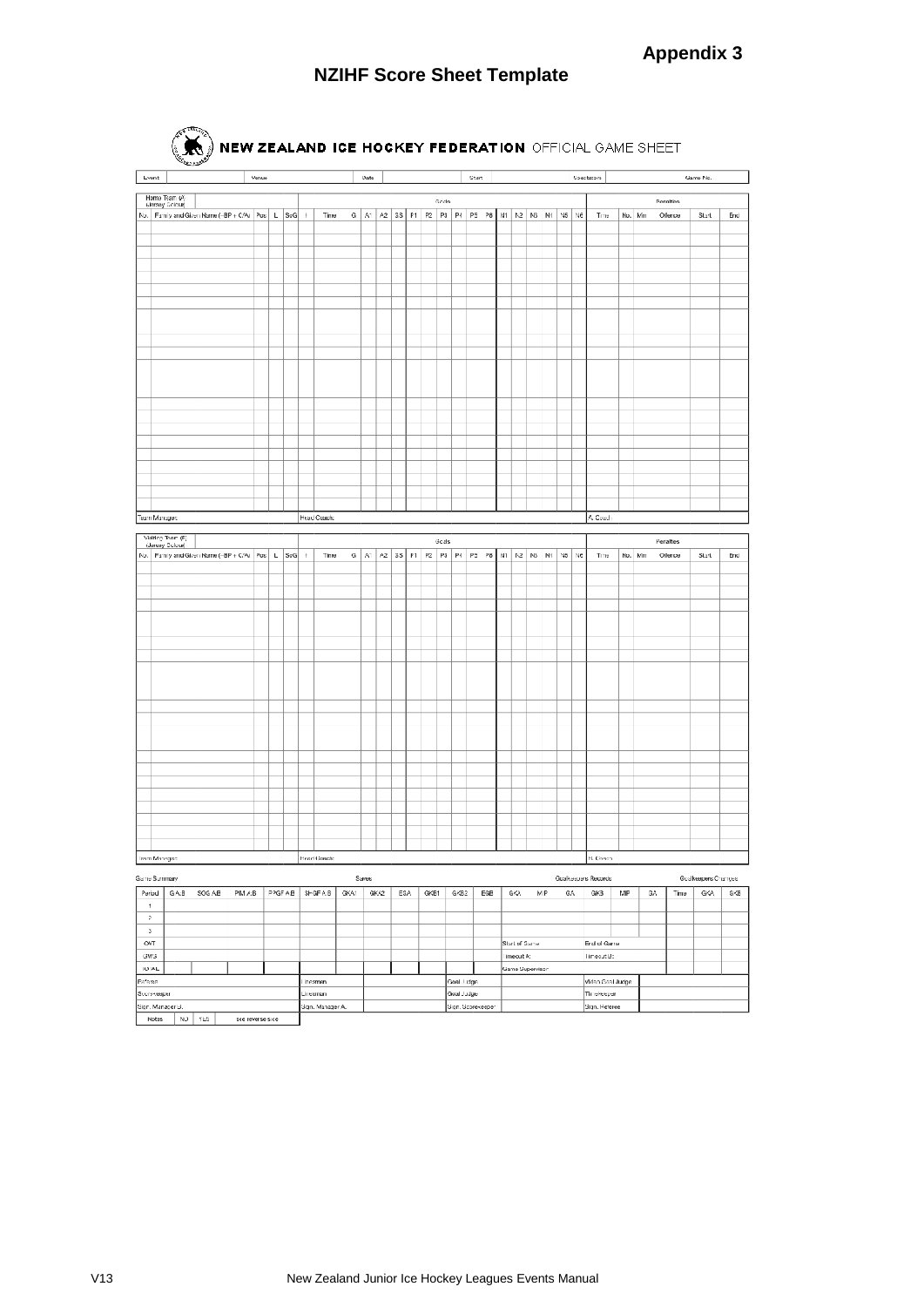# *Overage Dispensation Form*

## **Parent and Coach Permission for Age Dispensation to Play A Lower Age Grade New Zealand Ice Hockey Federation**

The New Zealand Ice Hockey Federation requires this form to be completed for all players playing down an age grade in all NZIHF League Competitions. The purpose of the form is to inform the NZIHF Office and Junior Leagues General Manager of all players playing down an age grade, and for the coaches and parents to consider the risks of this. The NZIHF will consider any player the opportunity to play down an age grade, and requires notification before the player participates in any games in their determined and/or lower age grade.

Conditions are:

- The player has not been selected for a New Zealand representative team
- · The play will has not and will not be playing in the NZIHL during the current season
- · Only 5 overage players would be allowed per team

#### **Player who do not meet the dispensation requirements should still submit this form to the GM Youth Hockey for consideration of the NZIHF Management Committee.**

| Player Name                                  |     | Year of Birth                                   |                 |
|----------------------------------------------|-----|-------------------------------------------------|-----------------|
| Age Grade of current participation (circle): |     | U <sub>12</sub> U <sub>15</sub> U <sub>18</sub> | U <sub>20</sub> |
| Age grade player playing down to (circle):   | U15 | U18 U20                                         | NZIHL.          |

Coach's Attestation: By signing below, I acknowledge that I have assessed the skill level and physical maturity of the player named above and have no issue with this player playing down in the age grade indicated.

Coach's Reasons: (use separate sheet if required): Regional Coaches Name **Regional Location** 

Regional Coaches Signature\_\_\_\_\_\_\_\_\_\_\_\_\_\_\_\_\_\_ Date\_\_\_\_\_\_\_\_\_\_\_\_\_\_\_\_\_\_

Parent attestation: By signing below I am permitting my son/daughter to play down an age grade in NZIHF sanctioned ice hockey competitions. I am aware that ice hockey can be a dangerous sport and injury may occur from collisions between players or from being struck with the puck. I am aware that some grades are full contact leagues where body checking is a part of the game.

Parent Name

| Parent Signature |  |
|------------------|--|
|                  |  |

Send completed form by e-mail to the GM Junior Leagues, Debby Chiplin gmjuniorhockey@gmail.com and retain a copy for your records.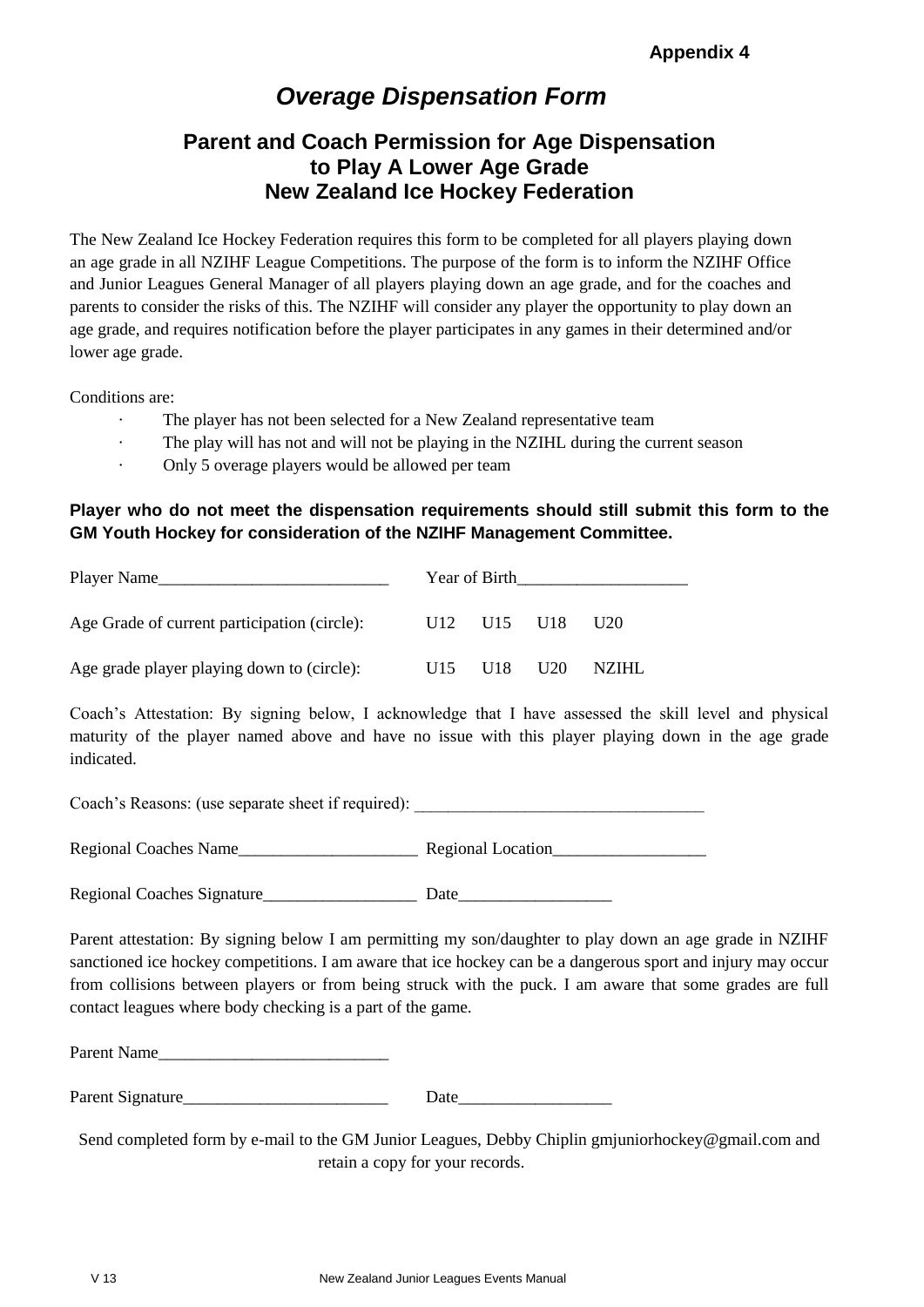# *Underage Dispensation Form*

# **Parent and Coach Permission for Age Dispensation to Play A Higher Age Grade New Zealand Ice Hockey Federation**

The New Zealand Ice Hockey Federation is requiring completion of this form for all players playing up an age grade in all NZIHF League Competitions. The purpose of the form is to inform the NZIHF Office and Junior Leagues General Manager of all players playing up an age grade, and for the coaches and parents to consider the risks of this. The NZIHF will consider any player the opportunity to play up an age grade, and requires notification before the player participates in any games in their determined and/or higher age grade.

| Player Name                                  | Year of Birth |             |                                                                 |        |  |
|----------------------------------------------|---------------|-------------|-----------------------------------------------------------------|--------|--|
| Age Grade of current participation (circle): |               |             | U <sub>12</sub> U <sub>15</sub> U <sub>18</sub> U <sub>20</sub> |        |  |
| Age grade player playing up to (circle):     |               | U15 U18 U20 |                                                                 | NZIHL. |  |

Coach's Attestation: By signing below, I acknowledge that I have assessed the skill level and physical maturity of the player named above and have no issue with this player playing up in the age grade indicated.

Regional Coaches Name\_\_\_\_\_\_\_\_\_\_\_\_\_\_\_\_\_\_\_\_\_ Regional

Location\_\_\_\_\_\_\_\_\_\_\_\_\_\_\_\_\_\_

Regional Coaches Signature Date

Parent attestation: By signing below I am permitting my son/daughter to play up an age grade in NZIHF sanctioned ice hockey competitions. I am aware that ice hockey can be a dangerous sport and injury may occur from collisions between players or from being struck with the puck. I am aware that some grades are full contact leagues where body checking is a part of the game.

Parent Name\_\_\_\_\_\_\_\_\_\_\_\_\_\_\_\_\_\_\_\_\_\_\_\_\_\_\_

Parent Signature\_\_\_\_\_\_\_\_\_\_\_\_\_\_\_\_\_\_\_\_\_\_\_\_ Date\_\_\_\_\_\_\_\_\_\_\_\_\_\_\_\_\_\_

Send completed form by e-mail to the GM Junior Leagues, Debby Chiplin gmjuniorhockey@gmail.com and retain a copy for your records.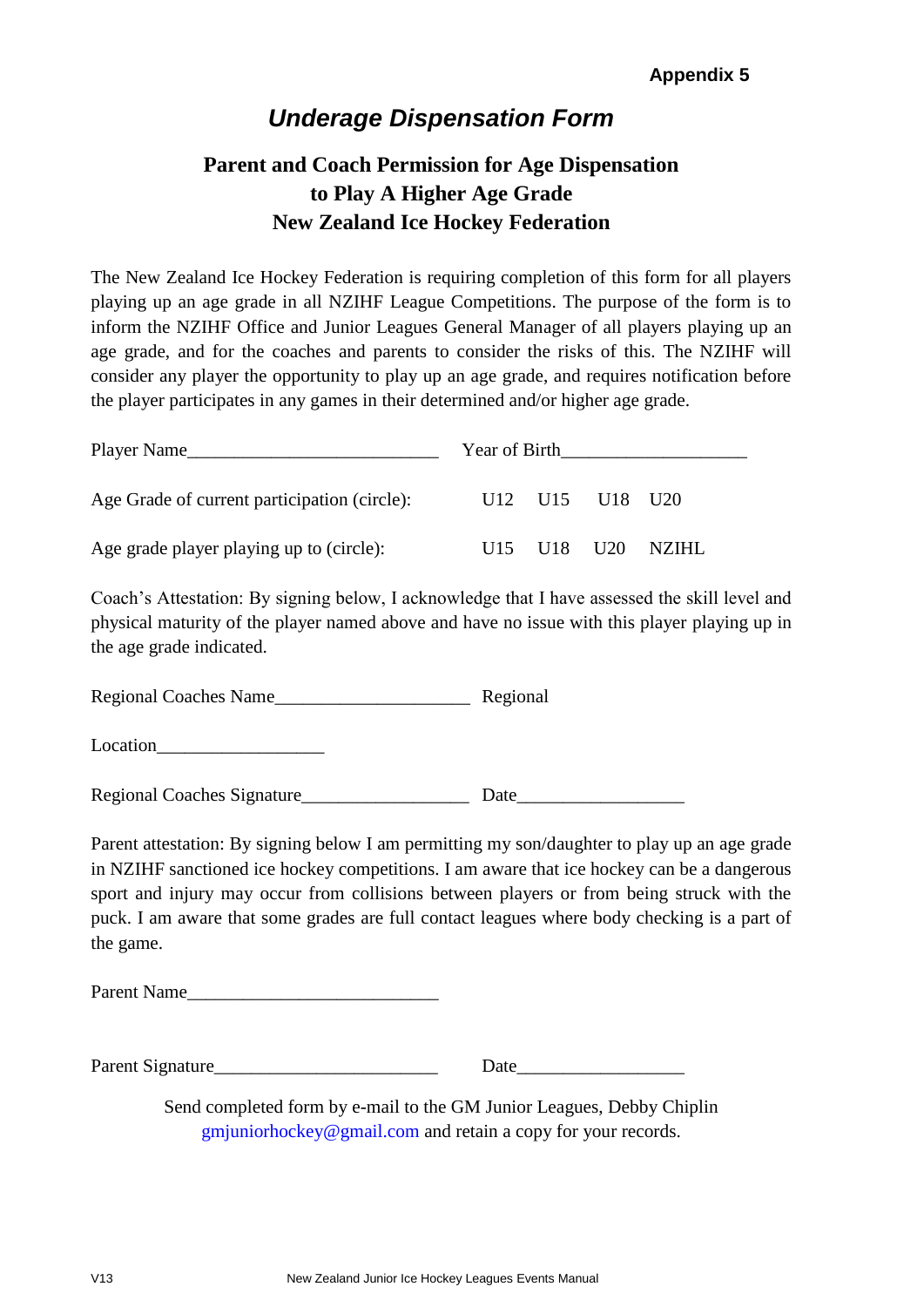## **Appendix 6**

| <b>Document History</b> |  |
|-------------------------|--|
|-------------------------|--|

| <b>Version</b>     | <b>Date</b> | <b>Changed by</b>                                | <b>Description</b>                                                                                                                           |
|--------------------|-------------|--------------------------------------------------|----------------------------------------------------------------------------------------------------------------------------------------------|
| 1.0                | 23/10/2008  | Andreas Kaisser                                  | Used NZIHL Events Manual as template<br>for the NZJEL events manual                                                                          |
| 1.1                | 02/11/2009  | Andreas Kaisser                                  | Minor changes / attached 2010 schedule                                                                                                       |
| 1.2                | 16/11/2009  | Jeff Bonazzo                                     | Minor changes and corrections                                                                                                                |
| 1.3                | 15/02/2010  | <b>Andreas Kaisser</b>                           | <b>Adding Contact details from Southern</b><br>Region<br>Increased max. Squad to 25 Players<br>Adjusted Game Countdown in Appendix<br>4      |
| 1.3.1              | 22/05/2010  | <b>Andreas Kaisser</b>                           | <b>Updated Appendix 5 Team Sheet</b><br>Score Sheet example<br>$\bullet$                                                                     |
| 2.0                | 02/03/2011  | <b>Andreas Kaisser</b>                           | Update with 2011 dates and times<br>Update Finance Section / payment<br>plan                                                                 |
| 4.0                | 11/03/2011  | <b>Andreas Kaisser</b>                           | Change of 2.4.3 (Squad)<br>$\bullet$<br>Change of 3.1.4 (Payments)<br>$\bullet$                                                              |
| 5.0                | 15/06/2012  | <b>Andreas Kaisser</b>                           | <b>Discipline Issues</b><br>$\bullet$<br><b>General Updates</b><br>$\bullet$                                                                 |
| 6.0                | 15/06/2013  | <b>Andreas Kaisser</b>                           | Points System (3 Points)<br><b>Adding Game Winning Shots</b><br>Budget adjustments for U20 League<br>$\bullet$                               |
| 7.0 & 7.1<br>& 7.2 | 28/05/2014  | Jonathan<br>Albright &<br><b>Andreas Kaisser</b> | Adjustment to all 3 Junior Leagues<br>League name changes<br>Ref to NZIHF Disciplinary documents                                             |
| 7.3                | 07/08/2014  | <b>Andreas Kaisser</b>                           | Adjustment to Squad naming and<br>update wording on some paragraphs                                                                          |
| 7.4                | 17/08/2014  | <b>Andreas Kaisser</b>                           | Minor wording changes in 1.6<br>$\bullet$                                                                                                    |
| 8.0                | 28/03/2015  | <b>Andreas Kaisser</b>                           | Adjustment of age grades, U20<br>Game times and minor typo changes                                                                           |
| 11.0               | 26/05/2018  | <b>Andreas Kaisser</b>                           | Change of age grades, some<br>$\bullet$<br>financial contributions added                                                                     |
| 12.0               | 14/05/2019  | Debby Chiplin                                    | Adjustment of game lengths,<br>$\bullet$<br>dates, addition of Fair Play Award<br>and Dispensation process,<br>addition of concussion policy |
| 13.0               | 21/08/2020  | Debby Chiplin                                    | Adjustment to reflect change to 1<br>$\bullet$<br>weekend of play for 2020                                                                   |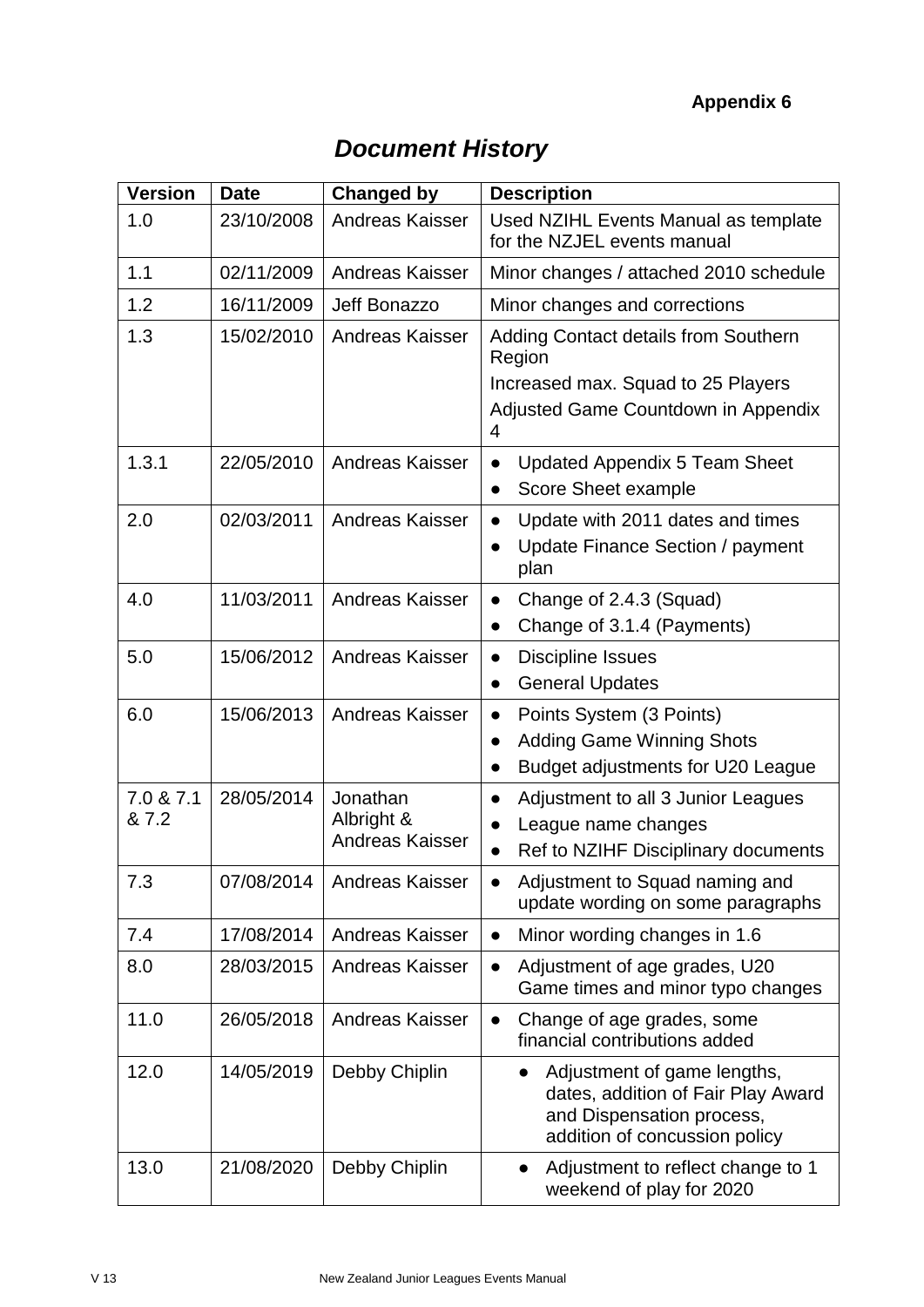#### **Attachment 1**

# *2020 Contact Details NZAIHL, NZPIHL, NZMIHL & NZJIHL*

#### **NZBIHL NZMIHL & NZJIHL General Manager**

**Youth League General Manager Debby Chiplin** Ph: 021 070 2654 Email: gmjuniorhockey@gmail.com

#### **Treasurer/Secretary**

**Paul DeVere**

8 Fairlea Road, Te Atatu South, Auckland Ph: 09 836 1253 (hm), 021 279 6085 (mob) Email: [pauldevere@xtra.co.nz](mailto:pauldevere@xtra.co.nz)

#### **League Statistician**

The NZIHF uses the HYDRA system; please contact the NZIHF Secretary or the General Manager of the league

**NZIHF Disciplinary Coordinator Jason Power** Ph: 027 224 3990

Email: [jasonsonia99@yahoo.com](mailto:jasonsonia99@yahoo.com)

#### **NZIHF President**

Andy Mills Ph: 027 244 3916 Email: andy@opalcentre.co.nz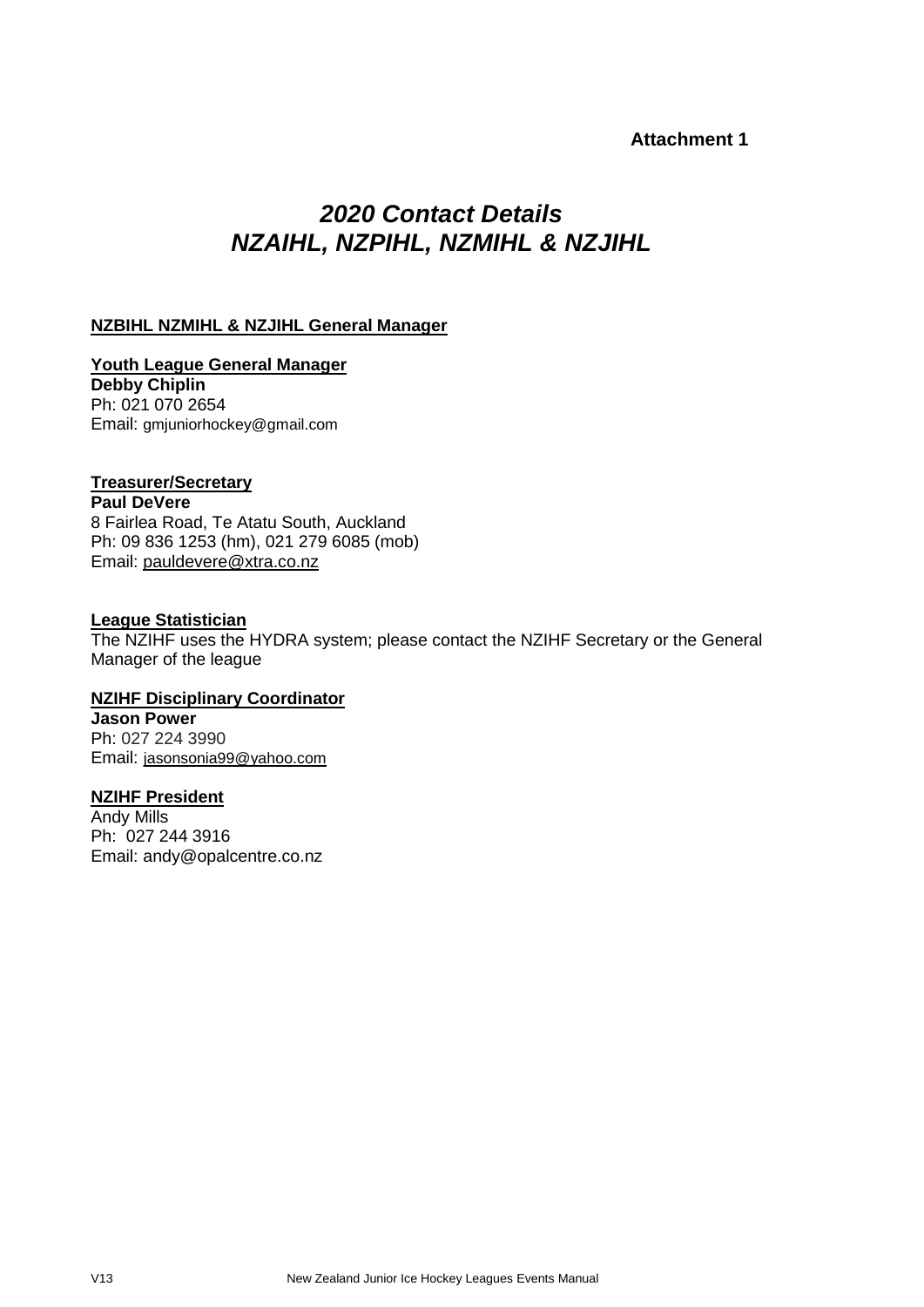# *2020 Team Officials and Ice Rink Contact Details*

#### **AUCKLAND**

| U15 White Head Coach:      | Michal Janousek                         |
|----------------------------|-----------------------------------------|
| Mobile: 021 139 5673       | Michal.Janousek@aucklandcouncil.govt.nz |
| U15 White Assistant Coach: | AJ Spiller                              |
| Mobile: 021 065 5847       | ajspiller20@gmail.com                   |
| U15 White Team Manager:    | Spencer Noonan                          |
| Mobile: 022 637 4567       | spencernoonan.nz@gmail.com              |
|                            |                                         |
| U15 Blue Head Coach:       | <b>Phillip Fourie</b>                   |
| Mobile: 021 082 59392      | phillipfourie84@gmail.com               |
| U15 Blue Assistant Coach:  | Justin Daigle                           |
| Mobile: 021 063 2183       | justindaigle27@gmail.com                |
| U15 Blue Team Manager:     | Geoffroy Boehme                         |
| Mobile: 021 803 644        | g_boehme@hotmail.com                    |
|                            |                                         |

U18 Head Coach: Cam Stephens<br>
Mobile: 027 646 3391 coachcamhock

coachcamhockey@gmail.com

U18 Assistant Coach: Kevin Simon<br>
Mobile: 021 065 4059 Revinsimon.n

U18 Team Manager: Mary Alice Simon<br>
Mobile: 027 251 4869 Msimon133@gma

[kevinsimon.nz@gmail.com](mailto:kevinsimon.nz@gmail.com)

Msimon133@gmail.com

#### **Ice Rink Details:**

Paradice Botany Te Rakau Drive Botany Downs Auckland Ph: 09 273 2999 ext 5 Email: *[botany.paradice@xtra.co.nz](mailto:botany.paradice@xtra.co.nz)*

Paradice Avondale Lansford Crescent Avondale Auckland Ph: 09 828 8286 ext 4 Email: *[info@paradice.co.nz](mailto:info@paradice.co.nz)*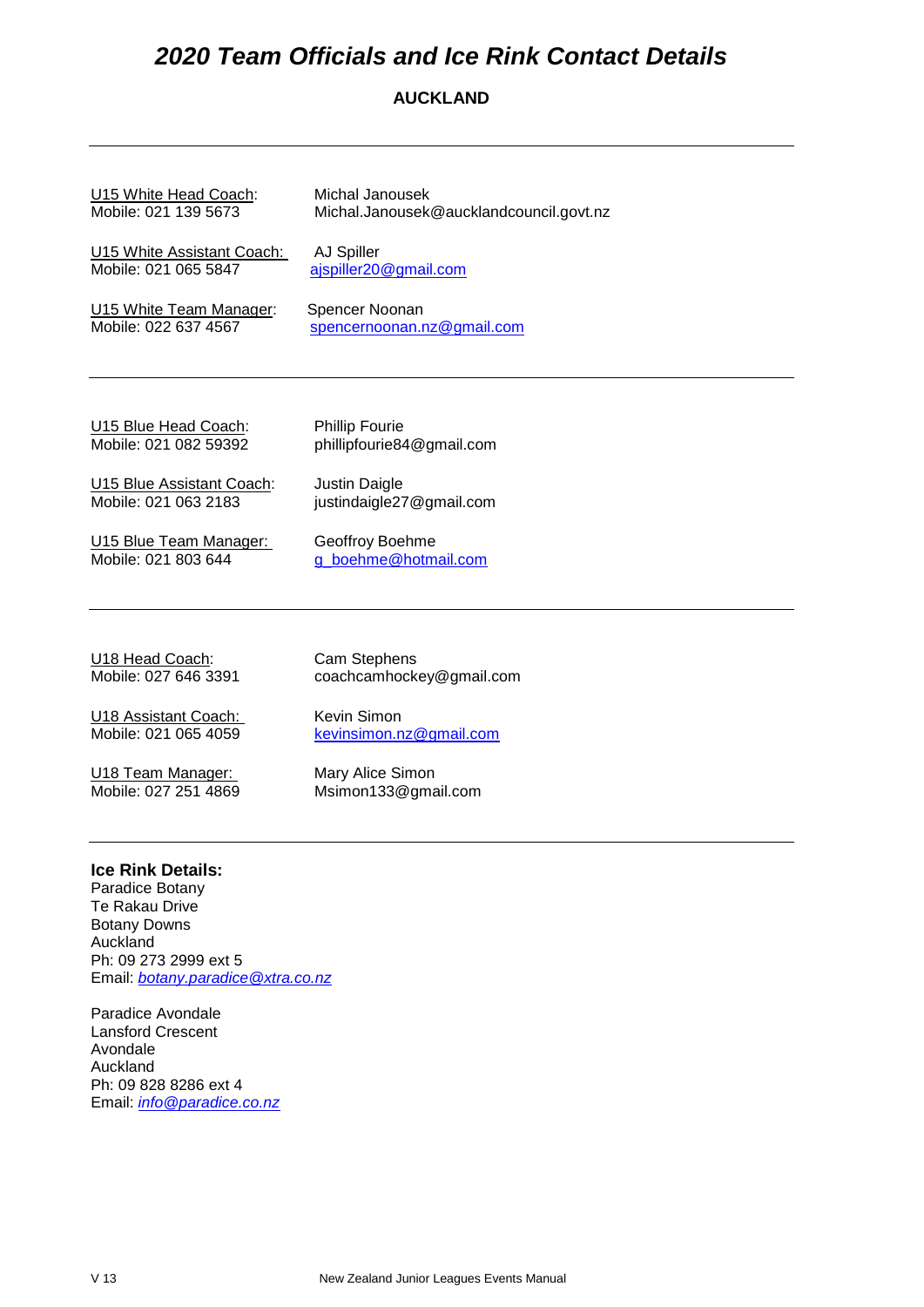U15 Team Manager:<br>Mobile:020 4005 5402 vyette@fit24.co.nz Mobile:020 4005 5402

U15 Head Coach: Jesse Norcliffe<br>
Mobile: 021 180 1849 iessenorcliffe@

U15 Assistant Coach: Liam Kennedy<br>
Mobile: 021 029 52690 liam @4d-electi

jessenorcliffe@hotmail.com

[liam@4d-electronics.co.nz](mailto:liam@4d-electronics.co.nz)

U18 Team Manager: Neil Carey<br>
Mobile 021 0256 8857 neilcarey50

[neilcarey50@gmail.com](mailto:neilcarey50@gmail.com)

U18 Head Coach: Robbie Banks

Mobile: 0275237483 [banksr16@gmail.com](mailto:banksr16@gmail.com)

U18 Assistant Coach: Liam Dallimore<br>
Mobile: 0275072966 dally2211@xtra

[dally2211@xtra.co.nz](mailto:dally2211@xtra.co.nz)

#### **Ice Rink Details:**

Alpine Ice Centre 495 Brougham Street Opawa **Christchurch** Ph 03 366 9183 Email: *[info@alpineice.co.nz](mailto:info@alpineice.co.nz)*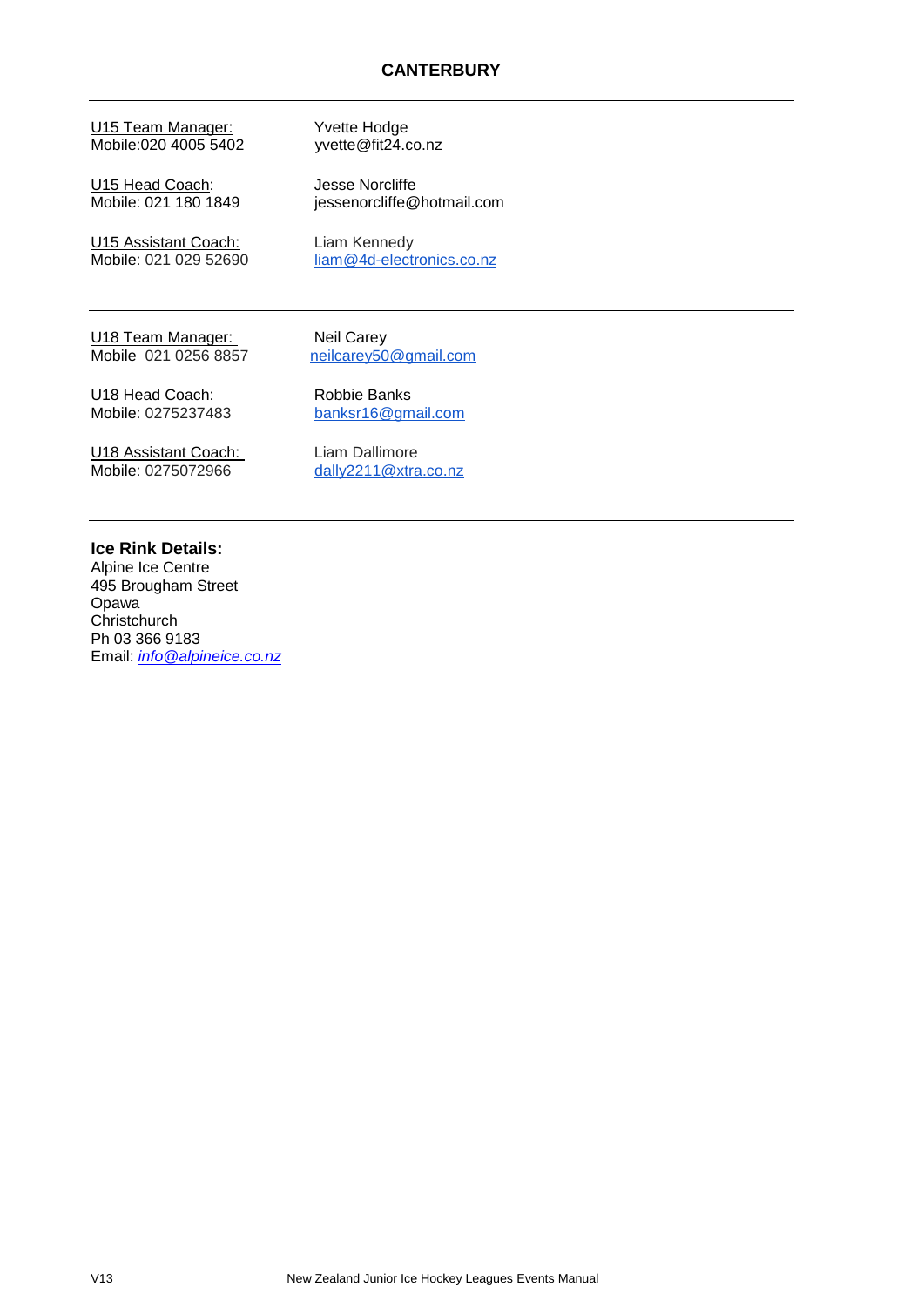#### **SOUTHERN**

#### **Queenstown**

U15 Team Manager: Rachel Evans<br>Mobile: 027 644 3525 rachel@shuffle

U15 Head Coach: Sam Hutchins<br>
Mobile: 021 050 4642 sammy1975@

U15 Assistant Coach: Steven Reid<br>
Mobile:021 998 133 s.reid20@gm

rachel@shufflehub.co.nz

[sammy1975@hotmail.com](mailto:sammy1975@hotmail.com)

s.reid20@gmail.com

#### **Dunedin**

| U15 Team Manager:<br>Mobile                 | Kristalee Barton                       |
|---------------------------------------------|----------------------------------------|
| U15 Team Leader<br>Mobile:                  | Joni Simpson                           |
| U15 Head Coach:<br>Mobile:                  | Jamie Linton<br>linton.dist@xtra.co.nz |
| U15 Head Coach:<br>Mobile                   | Mike Byck                              |
| U15 Assistant Coach:<br>Mobile:027 2243 990 | Jason Power<br>jasonsonia99@yahoo.com  |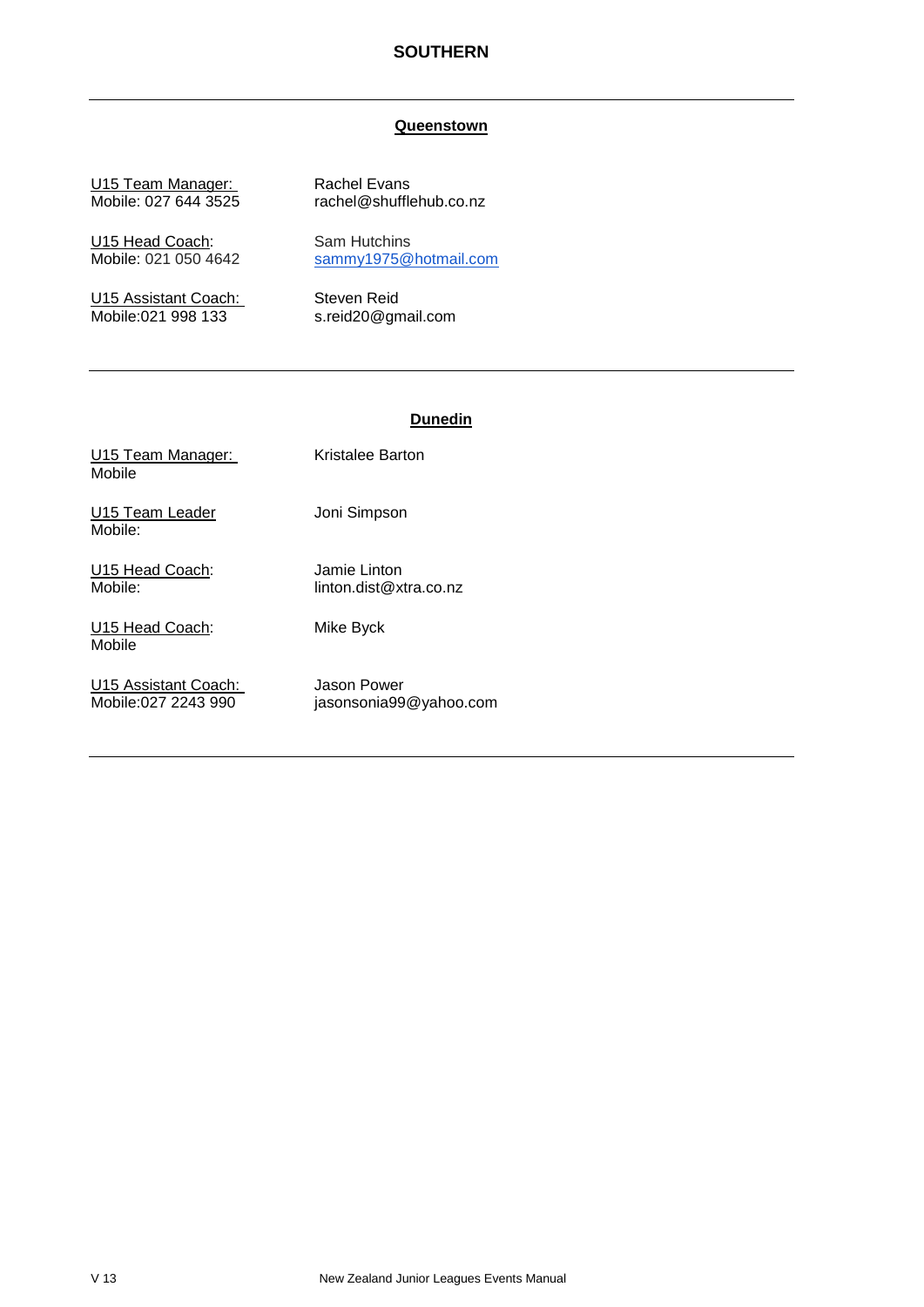#### **Queenstown**

U18 Team Manager: Rachel Evans<br>
Mobile: 027 644 3525 rachel@shuffle

U18 Head Coach: Trevor Lawrence<br>
Mobile: 021 177 8923 trevor.lawrence

U18 Assistant Coach: Mobile:

rachel@shufflehub.co.nz

[trevor.lawrence@contactenergy.co.nz](mailto:trevor.lawrence@contactenergy.co.nz)

#### **Dunedin**

| U18 Team Manager:              | Rick Audas                    |
|--------------------------------|-------------------------------|
| Mobile: 020 4075 9637          | rickaudas@gmail.com           |
| U18 Team Leader:<br>Mobile:    | Jodie Lewis                   |
| U18 Head Coach:                | Paris Heyd                    |
| Mobile: 027 498 1322           | pheyd@dunedinicestadium.co.nz |
| U18 Assistant Coach:<br>Mobile | Mike Byck                     |
| U18 Assistant Coach:           | Jaydee Cabral                 |
| Mobile                         | jaydeecabral@gmail.com        |
| U18 Assistant Coach:           | <b>Bret Dougherty</b>         |
| Mobile                         | bretdo@gmail.com              |

#### **Ice Rink Details:**

Queenstown Ice Centre **Queenstown** Ph: 03 331 8000 Email: *[QFUNC@xtra.co.nz](mailto:QFUNC@xtra.co.nz)*

Dunedin Ice Stadium 101 Victoria Road St Kilda Dunedin Ph: 03 456 4556 Email: [dunedinice@xtra.co.nz](mailto:dunedinice@xtra.co.nz)

Gore Multisport Complex 20 Wayland Street Gore 9710 Ph: 03 203 9128 Email: [multisports@goredc.govt.nz](mailto:multisports@goredc.govt.nz)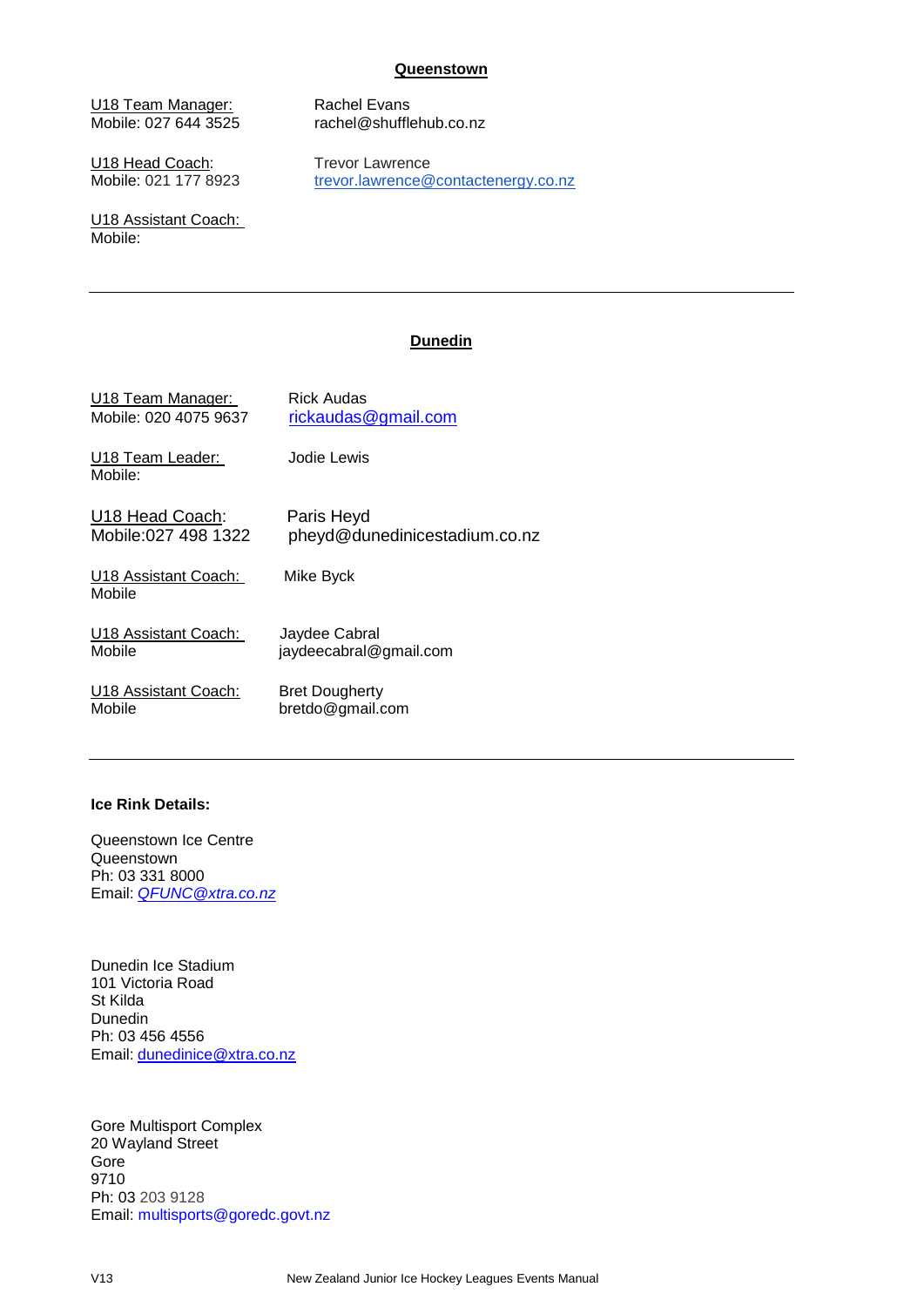# **2020 League Age Categories overview**

Eligible players for the U12 NZAIHL in the 2020 Season Male & Female players born in: 2009 & younger

Eligible players for the U15 NZPIHL in the 2020 Season Male & Female players born in: 2006, 2007, 2008 & younger

Eligible players for the U18 NZMIHL in the 2020 Season Male & Female players born in: 2005, 2004, 2003 & younger

Eligible players for the U20 NZJIHL in the 2020 Season Male players born in: 2001, 2002 & younger